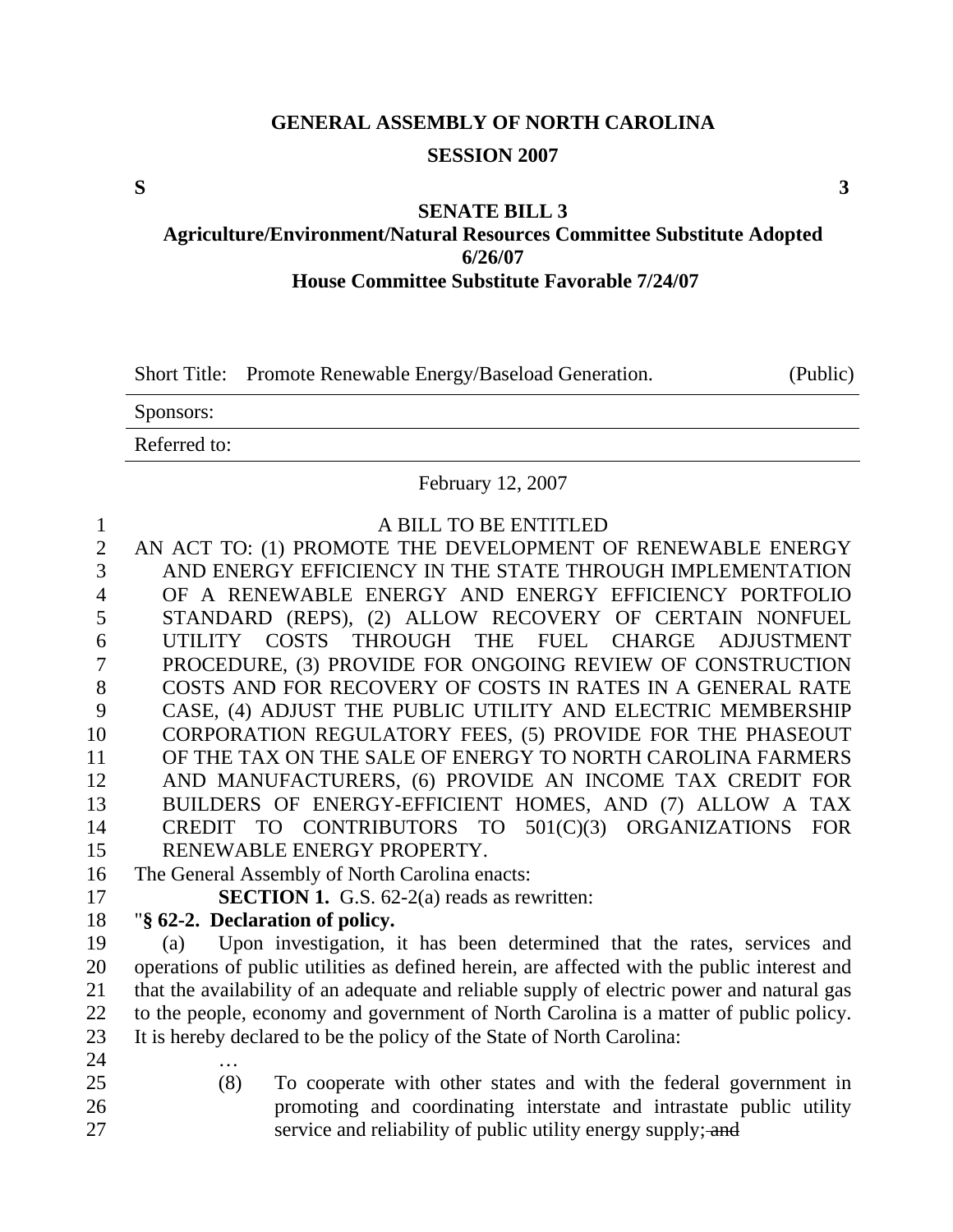| 1              |            | (9)        | To facilitate the construction of facilities in and the extension of                                                                     |
|----------------|------------|------------|------------------------------------------------------------------------------------------------------------------------------------------|
| $\overline{2}$ |            |            | natural gas service to unserved areas in order to promote the public                                                                     |
| 3              |            |            | welfare throughout the State and to that end to authorize the creation                                                                   |
| $\overline{4}$ |            |            | of expansion funds for natural gas local distribution companies or gas                                                                   |
| 5              |            |            | districts to be administered under the supervision of the North Carolina                                                                 |
| 6              |            |            | Utilities Commission.Commission; and                                                                                                     |
| 7              |            | (10)       | To promote the development of renewable energy and energy                                                                                |
| 8              |            |            | efficiency through the implementation of a Renewable Energy and                                                                          |
| 9              |            |            | Energy Efficiency Portfolio Standard (REPS) that will do all of the                                                                      |
| 10             |            |            | following:                                                                                                                               |
| 11             |            |            | Diversify the resources used to reliably meet the energy needs<br>$\underline{a}$ .                                                      |
| 12             |            |            | of consumers in the State.                                                                                                               |
| 13             |            |            | Provide greater energy security through the use of indigenous<br><u>b.</u>                                                               |
| 14             |            |            | energy resources available within the State.                                                                                             |
| 15             |            |            | Encourage private investment in renewable energy and energy<br>$\underline{c}$ .                                                         |
| 16             |            |            | efficiency.                                                                                                                              |
| 17             |            |            | Provide improved air quality and other benefits to energy<br><u>d.</u>                                                                   |
| 18             |            |            | consumers and citizens of the State."                                                                                                    |
| 19             |            |            | <b>SECTION 2.(a)</b> Article 7 of Chapter 62 of the General Statutes is amended                                                          |
| 20             |            |            | by adding a new section to read:                                                                                                         |
| 21             |            |            | "§ 62-133.7. Renewable Energy and Energy Efficiency Portfolio Standard (REPS).                                                           |
| 22             | <u>(a)</u> |            | Definitions. – As used in this section:                                                                                                  |
| 23             |            | (1)        | Combined heat and power system' means a system that uses waste                                                                           |
| 24             |            |            | heat to produce electricity or useful, measurable thermal or mechanical                                                                  |
| 25             |            |            | energy at a retail electric customer's facility.                                                                                         |
|                |            |            |                                                                                                                                          |
|                |            | (2)        |                                                                                                                                          |
| 26<br>27       |            |            | 'Demand-side management' means activities, programs, or initiatives                                                                      |
| 28             |            |            | undertaken by an electric power supplier or its customers to shift the<br>timing of electricity use from peak to nonpeak demand periods. |
| 29             |            |            | 'Demand-side management' includes, but is not limited to, load                                                                           |
| 30             |            |            |                                                                                                                                          |
| 31             |            |            | management, electric system equipment and operating controls, direct<br>load control, and interruptible load.                            |
| 32             |            | (3)        | Electric power supplier' means a public utility, an electric membership                                                                  |
|                |            |            |                                                                                                                                          |
| 33             |            |            | corporation, or a municipality that sells electric power to retail electric<br>power customers in the State.                             |
| 34<br>35       |            | (4)        | Energy efficiency measure' means an equipment, physical, or program                                                                      |
| 36             |            |            | change implemented after 1 January 2007 that results in less energy                                                                      |
| 37             |            |            | used to perform the same function. Energy efficiency measure                                                                             |
| 38             |            |            | includes, but is not limited to, energy produced from a combined heat                                                                    |
| 39             |            |            | and power system that uses nonrenewable energy resources. 'Energy                                                                        |
| 40             |            |            | efficiency measure' does not include demand-side management.                                                                             |
| 41             |            | <u>(5)</u> | <u>New renewable energy facility means a renewable energy facility that</u>                                                              |
| 42             |            |            | either:                                                                                                                                  |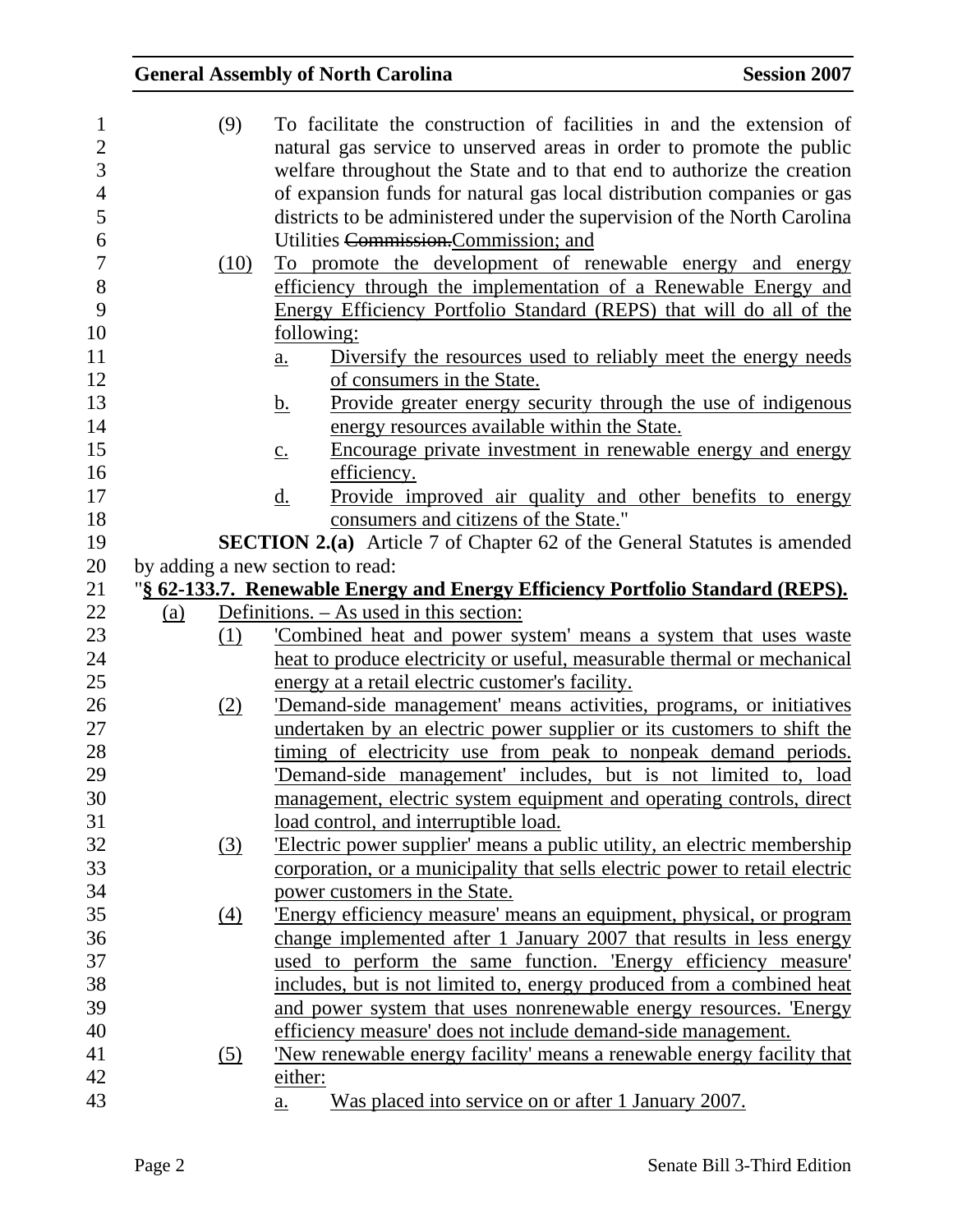| $\mathbf{1}$   |                     |     | Delivers or has delivered electric power to an electric power<br><u>b.</u>           |
|----------------|---------------------|-----|--------------------------------------------------------------------------------------|
| $\overline{2}$ |                     |     | supplier pursuant to a contract with NC GreenPower                                   |
| 3              |                     |     | Corporation that was entered into prior to 1 January 2007.                           |
| $\overline{4}$ |                     |     | Is a hydroelectric power facility with a generation capacity of<br>$\underline{c}$ . |
| 5              |                     |     | 10 megawatts or less that delivers electric power to an electric                     |
| 6              |                     |     | power supplier.                                                                      |
| $\overline{7}$ |                     | (6) | 'Renewable energy certificate' means a tradable instrument that is                   |
| 8              |                     |     | equal to one megawatt hour of electricity or equivalent energy                       |
| 9              |                     |     | supplied by a renewable energy facility, new renewable energy                        |
| 10             |                     |     | facility, or reduced by implementation of an energy efficiency measure               |
| 11             |                     |     | that is used to track and verify compliance with the requirements of                 |
| 12             |                     |     | this section as determined by the Commission. A 'renewable energy                    |
| 13             |                     |     | certificate' does not include the related emission reductions, including,            |
| 14             |                     |     | but not limited to, reductions of sulfur dioxide, oxides of nitrogen,                |
| 15             |                     |     | mercury, or carbon dioxide.                                                          |
| 16             |                     | (7) | Renewable energy facility' means a facility, other than a hydroelectric              |
| 17             |                     |     | power facility with a generation capacity of more than 10 megawatts,                 |
| 18             |                     |     | that either:                                                                         |
| 19             |                     |     | Generates electric power by the use of a renewable energy<br>$\underline{a}$ .       |
| 20             |                     |     | resource.                                                                            |
| 21             |                     |     | Generates useful, measurable combined heat and power derived<br><u>b.</u>            |
| 22             |                     |     | from a renewable energy resource.                                                    |
| 23             |                     |     | Is a solar thermal energy facility.<br>$\mathbf{c}$ .                                |
| 24             |                     | (8) | Renewable energy resource' means a solar electric, solar thermal,                    |
| 25             |                     |     | wind, hydropower, geothermal, or ocean current or wave energy                        |
| 26             |                     |     | resource; a biomass resource, including agricultural waste, animal                   |
| 27             |                     |     | waste, wood waste, spent pulping liquors, combustible residues,                      |
| 28             |                     |     | combustible liquids, combustible gases, energy crops, or landfill                    |
| 29             |                     |     | methane; waste heat derived from a renewable energy resource and                     |
| 30             |                     |     | used to produce electricity or useful, measurable thermal energy at a                |
| 31             |                     |     | retail electric customer's facility; or hydrogen derived from a                      |
| 32             |                     |     | renewable energy resource. 'Renewable energy resource' does not                      |
| 33             |                     |     | include peat, a fossil fuel, or nuclear energy resource.                             |
| 34             | <u>(b)</u>          |     | Renewable Energy and Energy Efficiency Standards (REPS) for Electric                 |
| 35             | Public Utilities. - |     |                                                                                      |
| 36             |                     | (1) | Each electric public utility in the State shall be subject to a Renewable            |
| 37             |                     |     | Energy and Energy Efficiency Portfolio Standard (REPS) according to                  |
| 38             |                     |     | the following schedule:                                                              |
| 39             |                     |     | Calendar Year<br><b>REPS</b> Requirement                                             |
| 40             |                     |     | 3% of 2011 North Carolina retail sales<br>2012                                       |
| 41             |                     |     | 2015<br>6% of 2014 North Carolina retail sales                                       |
| 42             |                     |     | 10% of 2017 North Carolina retail sales<br>2018                                      |
| 43             |                     |     | 2021 and thereafter<br>12.5% of 2020 North Carolina retail sales                     |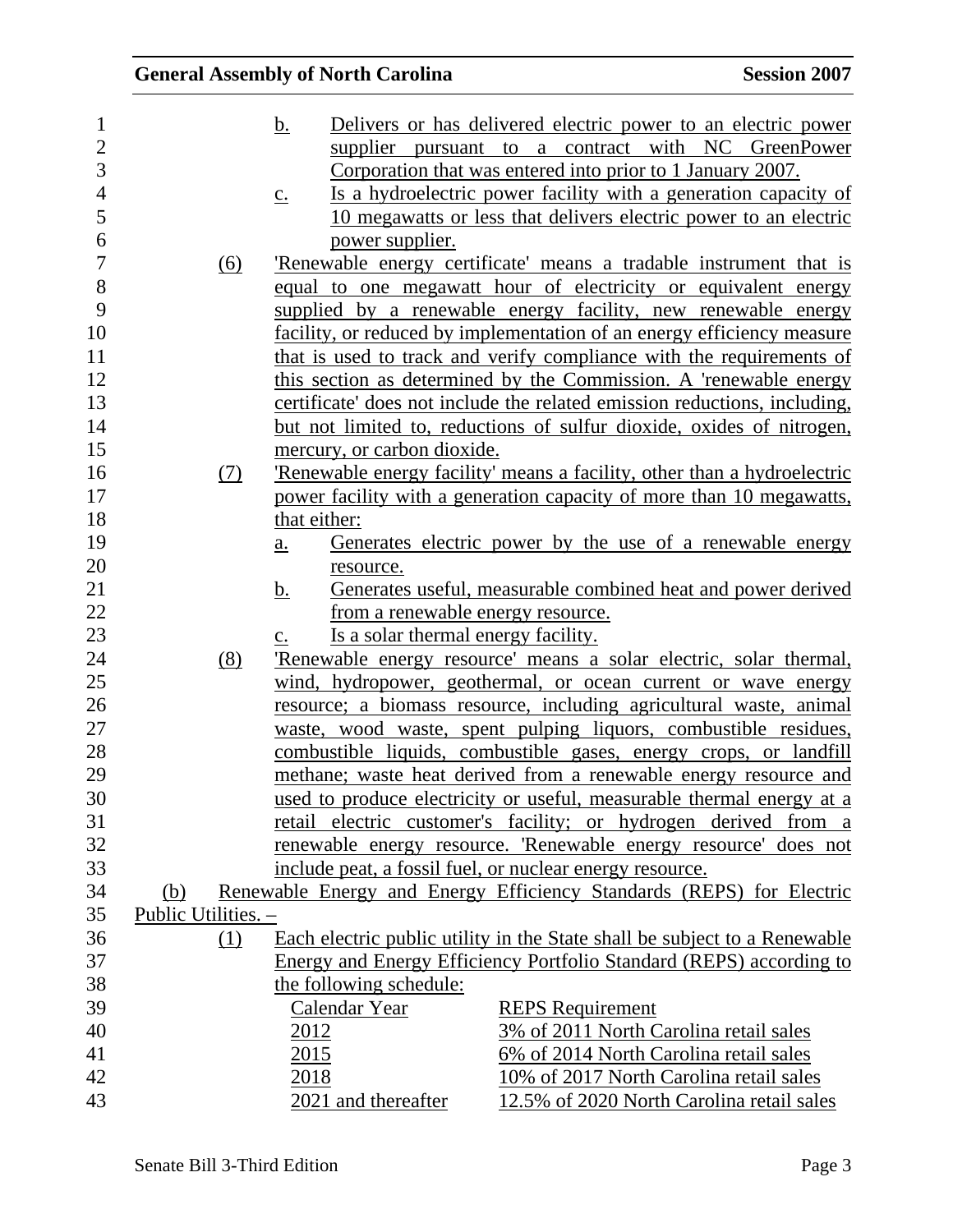| 1                | (2) |                   | An electric public utility may meet the requirements of this section by |
|------------------|-----|-------------------|-------------------------------------------------------------------------|
| $\overline{2}$   |     |                   | any one or more of the following:                                       |
| 3                |     | <u>a.</u>         | Generate electric power at a new renewable energy facility.             |
| $\overline{4}$   |     | <u>b.</u>         | Use a renewable energy resource to generate electric power at a         |
| 5                |     |                   | generating facility other than the generation of electric power         |
| $\boldsymbol{6}$ |     |                   | from waste heat derived from the combustion of fossil fuel.             |
| $\overline{7}$   |     | $\underline{c}$ . | Reduce energy consumption through the implementation of an              |
| $8\,$            |     |                   | energy efficiency measure; provided, however, an electric               |
| 9                |     |                   | public utility subject to the provisions of this subsection may         |
| 10               |     |                   | meet up to twenty-five percent $(25%)$ of the requirements of           |
| 11               |     |                   | this section through savings due to implementation of energy            |
| 12               |     |                   | efficiency measures. Beginning in calendar year 2021 and each           |
| 13               |     |                   | year thereafter, an electric public utility may meet up to forty        |
| 14               |     |                   | percent (40%) of the requirements of this section through               |
| 15               |     |                   | savings due to implementation of energy efficiency measures.            |
| 16               |     | <u>d.</u>         | Purchase electric power from a new renewable energy facility.           |
| 17               |     |                   | Electric power purchased from a new renewable energy facility           |
| 18               |     |                   | located outside the geographic boundaries of the State shall            |
| 19               |     |                   | meet the requirements of this section if the electric power is          |
| 20               |     |                   | delivered to a public utility that provides electric power to retail    |
| 21               |     |                   | electric customers in the State; provided, however, the electric        |
| 22               |     |                   | public utility shall not sell the renewable energy certificates         |
| 23               |     |                   | created pursuant to this paragraph to another electric public           |
| 24               |     |                   | utility.                                                                |
| 25               |     | e.                | Purchase renewable energy certificates derived from in-State or         |
| 26               |     |                   | out-of-state new renewable energy facilities. Certificates              |
| 27               |     |                   | derived from out-of-state new renewable energy facilities shall         |
| 28               |     |                   | not be used to meet more than twenty-five percent (25%) of the          |
| 29               |     |                   | requirements of this section, provided that this limitation shall       |
| 30               |     |                   | not apply to an electric public utility with less than 150,000          |
| 31               |     |                   | North Carolina retail jurisdictional customers as of 31                 |
| 32               |     |                   | December 2006.                                                          |
| 33               |     | <u>f.</u>         | Use electric power that is supplied by a new renewable energy           |
| 34               |     |                   | facility or saved due to the implementation of an energy                |
| 35               |     |                   | efficiency measure that exceeds the requirements of this section        |
| 36               |     |                   | for any calendar year as a credit towards the requirements of           |
| 37               |     |                   | this section in the following calendar year or sell the associated      |
| 38               |     |                   | renewable energy certificates.                                          |
| 39               | (c) |                   | Renewable Energy and Energy Efficiency Standards (REPS) for Electric    |
| 40               |     |                   | Membership Corporations and Municipalities. -                           |
| 41               | (1) |                   | Each electric membership corporation or municipality that sells         |
| 42               |     |                   | electric power to retail electric power customers in the State shall be |
| 43               |     |                   | subject to a Renewable Energy and Energy Efficiency Portfolio           |
| 44               |     |                   | Standard (REPS) according to the following schedule:                    |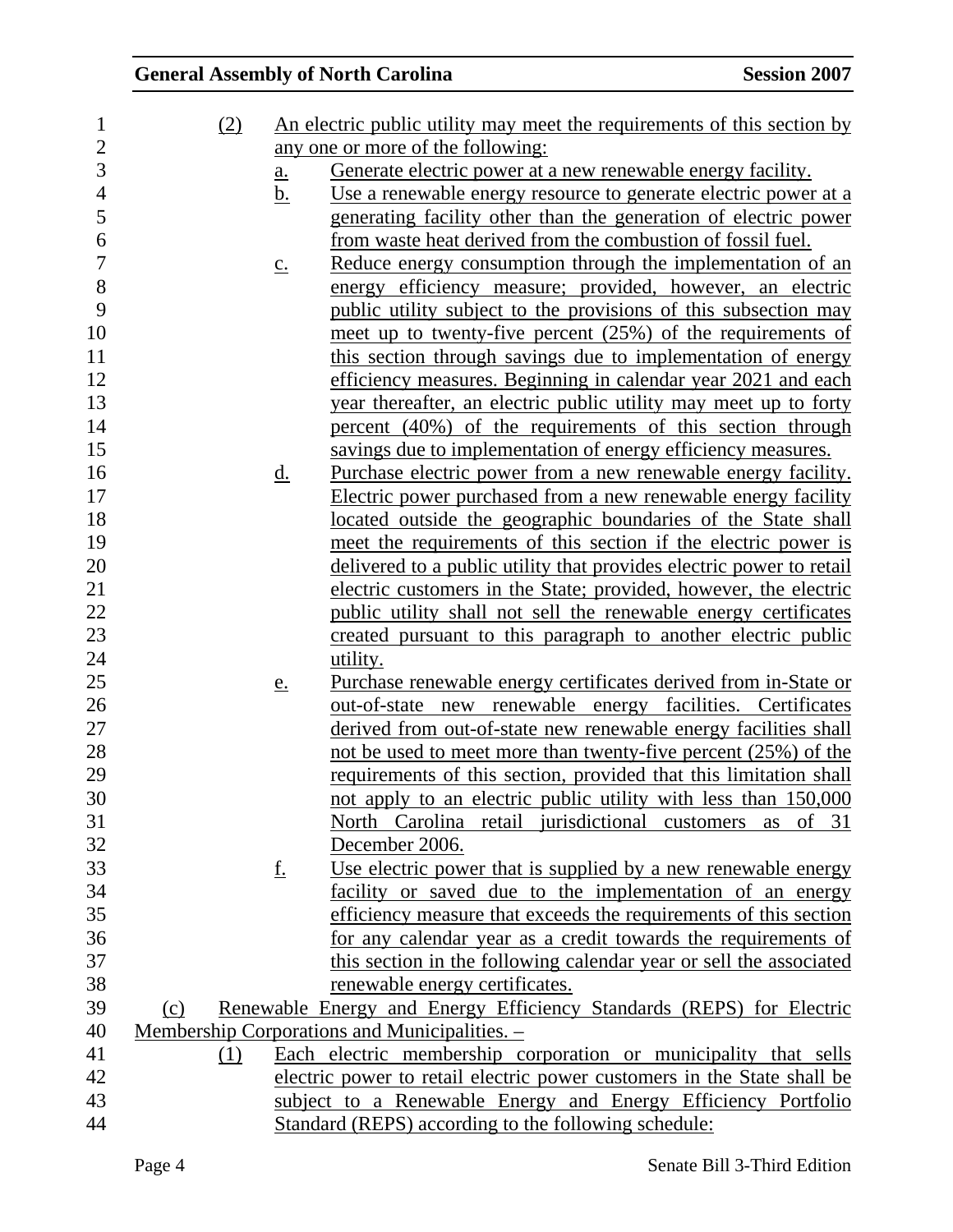| $\mathbf 1$    |                   | Calendar Year                      | <b>REPS</b> Requirement                                                                   |
|----------------|-------------------|------------------------------------|-------------------------------------------------------------------------------------------|
| $\overline{2}$ | 2012              |                                    | 3% of 2011 North Carolina retail sales                                                    |
| 3              | 2015              |                                    | 6% of 2014 North Carolina retail sales                                                    |
| $\overline{4}$ |                   | 2018 and thereafter                | 10% of 2017 North Carolina retail sales                                                   |
| 5              | (2)               |                                    | An electric membership corporation or municipality may meet the                           |
| 6              |                   |                                    | requirements of this section by any one or more of the following:                         |
| 7              | a.                |                                    | Generate electric power at a new renewable energy facility.                               |
| 8              | b.                |                                    | Reduce energy consumption through the implementation of                                   |
| 9              |                   |                                    | demand-side management or energy efficiency measures.                                     |
| 10             | $\underline{c}$ . |                                    | <u>Purchase electric power from a renewable energy facility or a</u>                      |
| 11             |                   |                                    | hydroelectric power facility, provided that no more than thirty                           |
| 12             |                   |                                    | percent (30%) of the requirements of this section may be met                              |
| 13             |                   |                                    | with hydroelectric power, including allocations made by the                               |
| 14             |                   | Southeastern Power Administration. |                                                                                           |
| 15             | <u>d.</u>         |                                    | Purchase renewable energy certificates derived from in-State or                           |
| 16             |                   |                                    | out-of-state renewable energy facilities. An electric power                               |
| 17             |                   |                                    | supplier subject to the requirements of this subsection may use                           |
| 18             |                   |                                    | certificates derived from out-of-state renewable energy facilities                        |
| 19             |                   |                                    | to meet no more than twenty-five percent $(25%)$ of the                                   |
| 20             |                   | requirements of this section.      |                                                                                           |
| 21             | e.                |                                    | Acquire all or part of its electric power through a wholesale                             |
| 22             |                   |                                    | purchase power agreement with a wholesale supplier of electric                            |
| 23             |                   |                                    | power whose portfolio of supply and demand options meets the                              |
| 24             |                   | requirements of this section.      |                                                                                           |
| 25             | <u>f.</u>         |                                    | Use electric power that is supplied by a new renewable energy                             |
| 26             |                   |                                    | facility or saved due to the implementation of demand-side                                |
| 27             |                   |                                    | management or energy efficiency measures that exceeds the                                 |
| 28             |                   |                                    | requirements of this section for any calendar year as a credit                            |
| 29             |                   |                                    | towards the requirements of this section in the following                                 |
| 30             |                   |                                    | calendar year or sell the associated renewable energy                                     |
| 31             |                   | certificates.                      |                                                                                           |
| 32             | (d)               |                                    | Compliance With REPS Requirement Through Use of Solar Energy                              |
| 33             |                   |                                    | Resources. – For calendar year 2018 and for each calendar year thereafter, at least       |
| 34             |                   |                                    | two-tenths of one percent $(0.2\%)$ of the total electric power in kilowatt hours sold to |
| 35             |                   |                                    | retail electric customers in the State, or an equivalent amount of energy, shall be       |
| 36             |                   |                                    | supplied by a combination of new solar electric facilities and new metered solar thermal  |
| 37             |                   |                                    | energy facilities that use one or more of the following applications: solar hot water,    |
| 38             |                   |                                    | solar absorption cooling, solar dehumidification, solar thermally driven refrigeration,   |
| 39             |                   |                                    | and solar industrial process heat. The terms of any contract entered into between an      |
| 40             |                   |                                    | electric power supplier and a new solar electric facility or new metered solar thermal    |
| 41             |                   |                                    | energy facility shall be of sufficient length to stimulate development of solar energy;   |
| 42             |                   |                                    | provided, the Commission shall develop a procedure to determine if an electric power      |
| 43             |                   |                                    | supplier is in compliance with the provisions of this subsection if a new solar electric  |
| 44             |                   |                                    | facility or a new metered solar thermal energy facility fails to meet the terms of its    |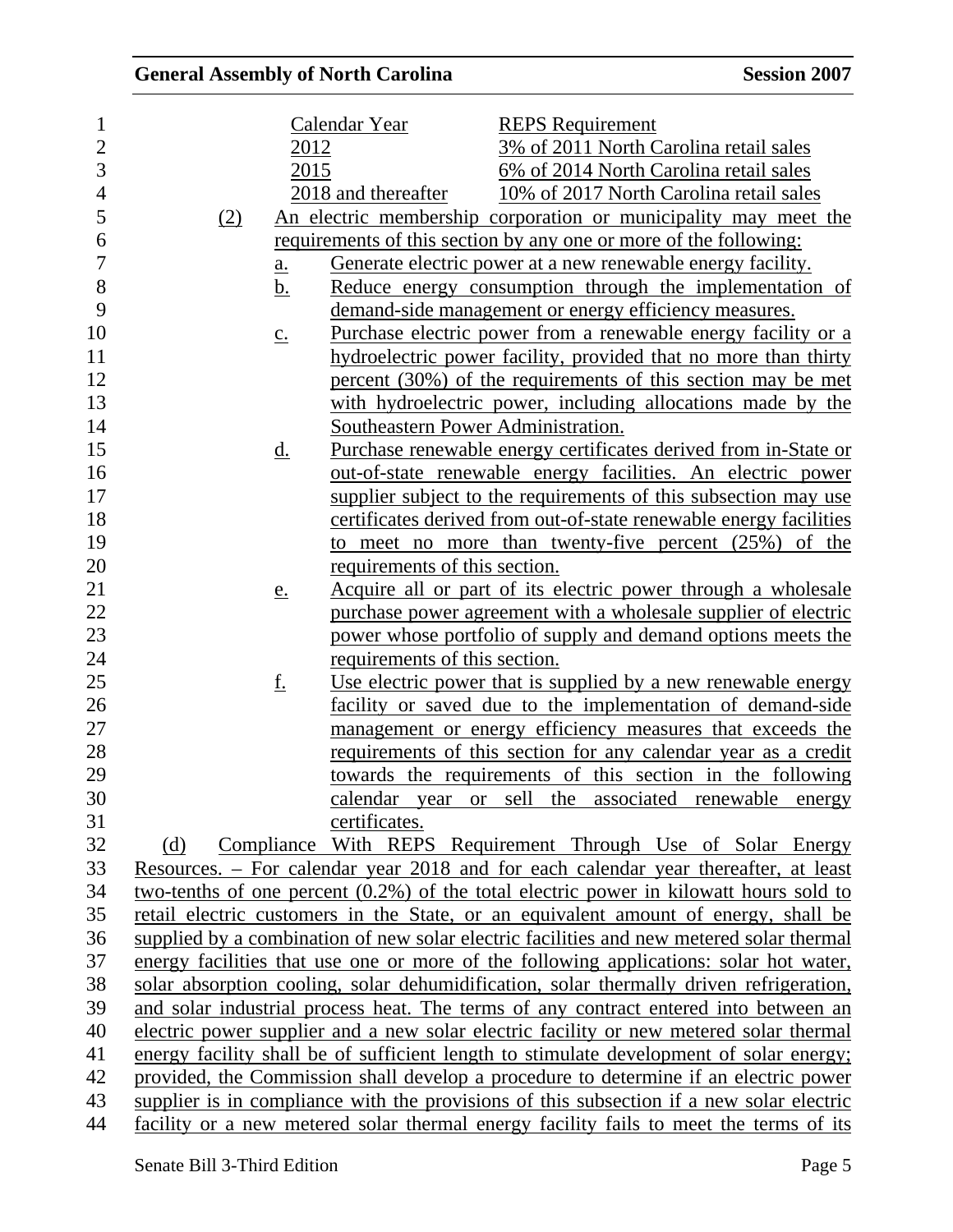| $\mathbf{1}$   |     |                                               | contract with the electric power supplier. As used in this subsection, 'new' means a       |
|----------------|-----|-----------------------------------------------|--------------------------------------------------------------------------------------------|
| $\overline{2}$ |     |                                               | facility that was first placed into service on or after 1 January 2007. The electric power |
| 3              |     |                                               | suppliers shall comply with the requirements of this subsection according to the           |
| $\overline{4}$ |     | following schedule:                           |                                                                                            |
| 5              |     | Calendar Year                                 | <b>Requirement for Solar Energy Resources</b>                                              |
| 6              |     | 2010                                          | 0.02%                                                                                      |
| $\overline{7}$ |     | 2012                                          | 0.07%                                                                                      |
| 8              |     | 2015                                          | 0.14%                                                                                      |
| 9              |     | 2018                                          | 0.20%                                                                                      |
| 10             | (e) |                                               | Compliance With REPS Requirement Through Use of Swine Waste                                |
| 11             |     |                                               | <u>Resources. – For calendar year 2018 and for each calendar year thereafter, at least</u> |
| 12             |     |                                               | two-tenths of one percent $(0.2\%)$ of the total electric power in kilowatt hours sold to  |
| 13             |     |                                               | retail electric customers in the State shall be supplied, or contracted for supply in each |
| 14             |     |                                               | year, by swine waste. The electric power suppliers, in the aggregate, shall comply with    |
| 15             |     |                                               | the requirements of this subsection according to the following schedule:                   |
| 16             |     | Calendar Year                                 | <b>Requirement for Swine Waste Resources</b>                                               |
| 17             |     | 2012                                          | 0.07%                                                                                      |
| 18             |     | 2015                                          | 0.14%                                                                                      |
| 19             |     | 2018                                          | 0.20%                                                                                      |
| 20             | (f) |                                               | Compliance With REPS Requirement Through Use of Poultry Waste                              |
| 21             |     |                                               | Resources. – For calendar year 2014 and for each calendar year thereafter, at least        |
| 22             |     |                                               | 900,000 megawatt hours of the total electric power sold to retail electric customers in    |
| 23             |     |                                               | the State shall be supplied, or contracted for supply in each year, by poultry waste       |
| 24             |     |                                               | combined with wood shavings, straw, rice hulls, or other bedding material. The electric    |
| 25             |     |                                               | power suppliers, in the aggregate, shall comply with the requirements of this subsection   |
| 26             |     | according to the following schedule:          |                                                                                            |
| 27             |     | Calendar Year                                 | <b>Requirement for Poultry Waste Resources</b>                                             |
| 28             |     | 2012                                          | 170,000 megawatt hours                                                                     |
| 29             |     | 2013                                          | 700,000 megawatt hours                                                                     |
| 30             |     | 2014                                          | 900,000 megawatt hours                                                                     |
| 31             | (g) |                                               | Control of Emissions. – As used in this subsection, Best Available Control                 |
| 32             |     |                                               | Technology (BACT) means an emissions limitation based on the maximum degree a              |
| 33             |     |                                               | reduction in the emission of air pollutants that is achievable for a facility, taking into |
| 34             |     |                                               | account energy, environmental, and economic impacts and other costs. A biomass             |
| 35             |     |                                               | combustion process at any new renewable energy facility that delivers electric power to    |
| 36             |     |                                               | an electric power supplier shall meet BACT. The Environmental Management                   |
| 37             |     |                                               | Commission shall determine the BACT for a facility on a case by case basis. The            |
| 38             |     |                                               | Environmental Management Commission may adopt rules to implement this subsection.          |
| 39             |     |                                               | In adopting rules, the Environmental Management Commission shall take into account         |
| 40             |     |                                               | cumulative and secondary impacts associated with the concentration of biomass              |
| 41             |     | facilities in close proximity to one another. |                                                                                            |
| 42             | (h) |                                               | Cost Recovery and Customer Charges. -                                                      |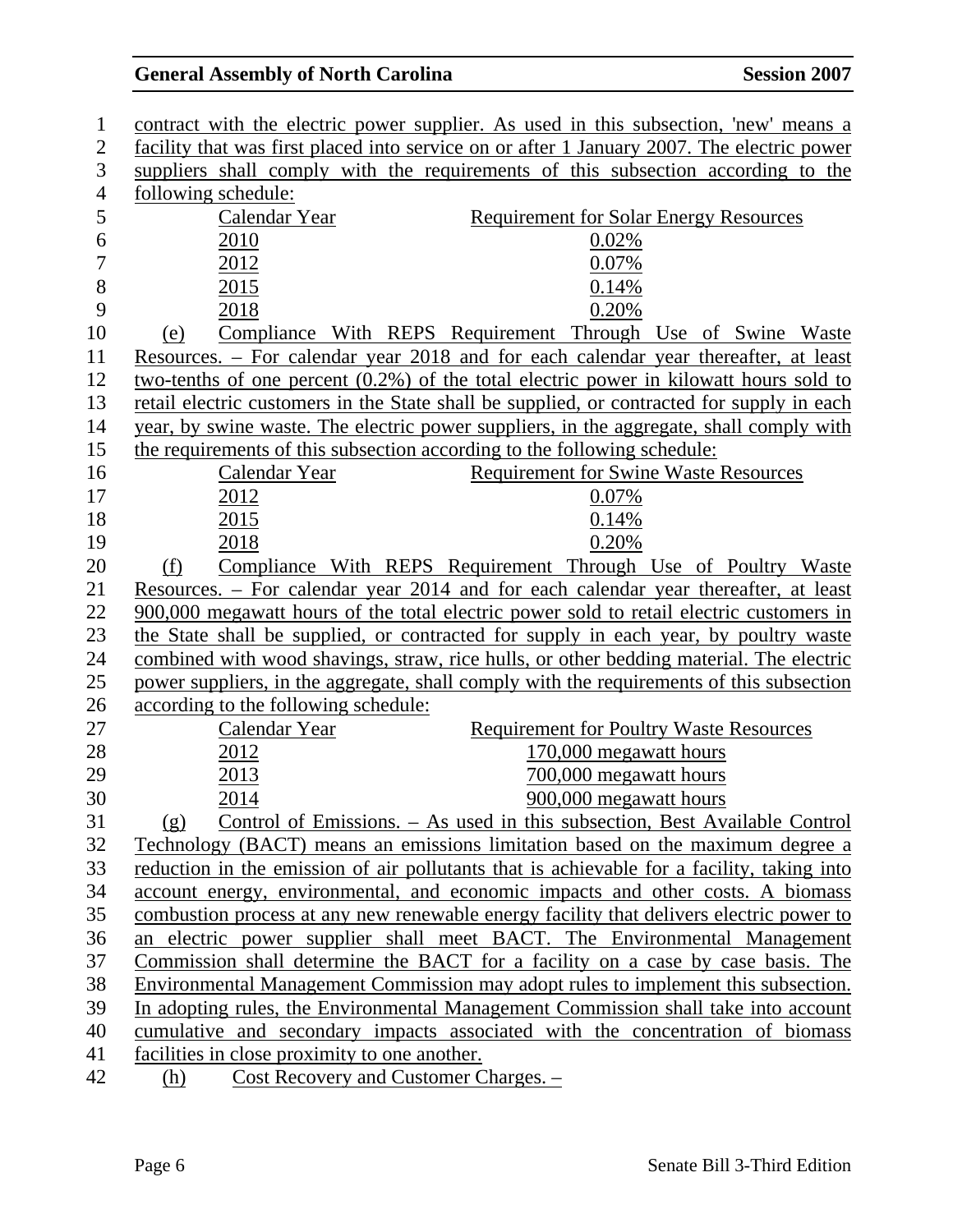| $\mathbf{1}$   | (1) | For the purposes of this subsection, the term "incremental costs"                                |
|----------------|-----|--------------------------------------------------------------------------------------------------|
| $\overline{2}$ |     | means all reasonable and prudent costs incurred by an electric power                             |
| 3              |     | supplier to:                                                                                     |
| $\overline{4}$ |     | Comply with the requirements of subsections $(b)$ , $(c)$ , $(d)$ , $(e)$ ,<br>$\underline{a}$ . |
| 5              |     | and (f) of this section that are in excess of the electric power                                 |
| 6              |     | supplier's avoided costs other than those costs recovered                                        |
| $\tau$         |     | pursuant to G.S. 62-133.8.                                                                       |
| 8              |     | Fund research that encourages the development of renewable<br><u>b.</u>                          |
| 9              |     | energy, energy efficiency, or improved air quality, provided                                     |
| 10             |     | those costs do not exceed one million dollars (\$1,000,000) per                                  |
| 11             |     | year.                                                                                            |
| 12             |     | Comply with any federal mandate that is similar to the<br>$\underline{c}$ .                      |
| 13             |     | requirements of subsections (b), (c), (d), (e), and $(f)$ of this                                |
| 14             |     | section that exceed the costs that the electric power supplier                                   |
| 15             |     | would have incurred under those subsections in the absence of                                    |
| 16             |     | the federal mandate.                                                                             |
| 17             | (2) | <u>All reasonable and prudent costs incurred by an electric power supplier</u>                   |
| 18             |     | to comply with any federal mandate that is similar to the requirements                           |
| 19             |     | of subsections $(b)$ , $(c)$ , $(d)$ , $(e)$ , and $(f)$ of this section, including, but         |
| 20             |     | not limited to, the avoided costs associated with a federal mandate that                         |
| 21             |     | exceeds the avoided costs that the electric power supplier would have                            |
| 22             |     | incurred pursuant to subsections $(b)$ , $(c)$ , $(d)$ , $(e)$ , and $(f)$ of this section       |
| 23             |     | in the absence of the federal mandate, shall be recovered by the                                 |
| 24             |     | electric power supplier in an annual rider charge assessed in                                    |
| 25             |     | accordance with the schedule set out in subdivision (4) of this                                  |
| 26             |     | subsection increased by the Commission on a pro rata basis to allow                              |
| 27             |     | for full and complete recovery of all reasonable and prudent costs                               |
| 28             |     | incurred to comply with the federal mandate.                                                     |
| 29             | (3) | Except as provided in subdivision $(2)$ of this subsection, the total                            |
| 30             |     | annual incremental cost to be incurred by an electric power supplier                             |
| 31             |     | and recovered from the electric power supplier's retail customers shall                          |
| 32             |     | not exceed an amount equal to the per-account annual charges set out                             |
| 33             |     | in subdivision (4) of this subsection applied to the electric power                              |
| 34             |     | supplier's total number of customer accounts determined as of 31                                 |
| 35             |     | December of the previous calendar year. An electric power supplier                               |
| 36             |     | shall be conclusively deemed to be in compliance with the                                        |
| 37             |     | requirements of subsections (b), (c), (d), (e), and (f) of this section if                       |
| 38             |     | the electric power supplier's total annual incremental costs incurred                            |
| 39             |     | equals an amount equal to the per-account annual charges set out in                              |
| 40             |     | subdivision (4) of this subsection applied to the electric power                                 |
| 41             |     | supplier's total number of customer accounts determined as of 31                                 |
| 42             |     | December of the previous calendar year. The total annual incremental                             |
| 43             |     | cost recoverable by an electric power supplier from an individual                                |
| 44             |     | customer shall not exceed the per-account charges set out in                                     |
|                |     |                                                                                                  |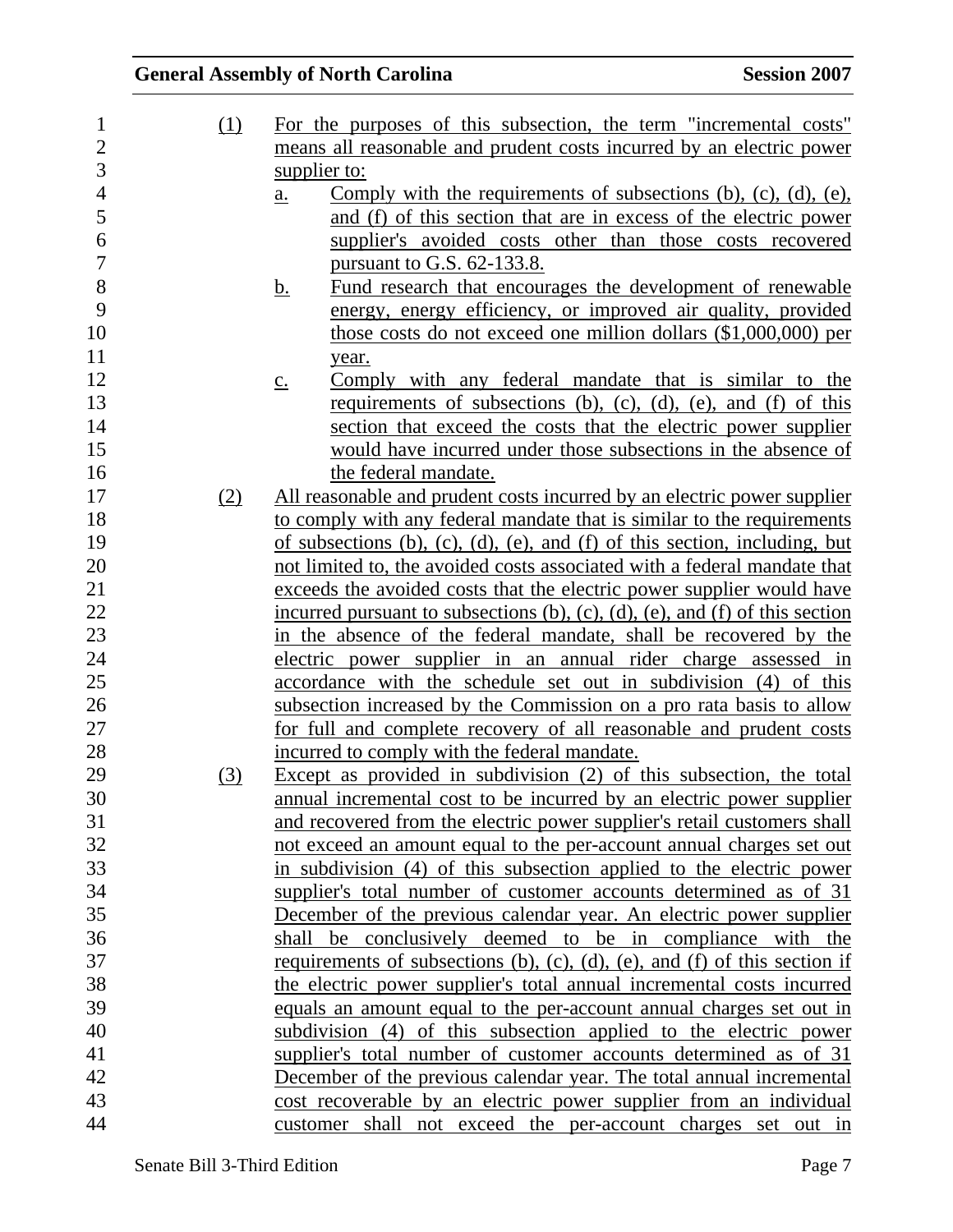|                         | <b>General Assembly of North Carolina</b> |                                           |                                                                        | <b>Session 2007</b>                                                                                                                                                                                                    |
|-------------------------|-------------------------------------------|-------------------------------------------|------------------------------------------------------------------------|------------------------------------------------------------------------------------------------------------------------------------------------------------------------------------------------------------------------|
| (4)                     |                                           |                                           | adjusted in subdivision (2) of this subsection.                        | subdivision (4) of this subsection except as these charges may be<br>An electric power supplier shall be allowed to recover the incremental<br>costs incurred to comply with the requirements of subsections (b), (c), |
|                         |                                           |                                           |                                                                        | (d), (e), and (f) of this section and fund research as provided in                                                                                                                                                     |
|                         |                                           |                                           |                                                                        | subdivision (1) of this subsection through an annual rider not to exceed                                                                                                                                               |
|                         |                                           | the following per-account annual charges: |                                                                        |                                                                                                                                                                                                                        |
| <b>Customer Class</b>   |                                           | 2008-2011                                 | 2012-2014                                                              | 2015 and thereafter                                                                                                                                                                                                    |
| Residential per account |                                           | \$10.00                                   | \$12.00                                                                | \$34.00                                                                                                                                                                                                                |
|                         | Commercial per account                    | \$50.00                                   | \$150.00                                                               | \$150.00                                                                                                                                                                                                               |
| Industrial per account  |                                           | \$500.00                                  | \$1,000.00                                                             | \$1,000.00                                                                                                                                                                                                             |
| (5)                     |                                           |                                           |                                                                        | The Commission shall adopt rules to establish a procedure for the                                                                                                                                                      |
|                         |                                           |                                           |                                                                        | annual assessment of the per-account charges set out in this subsection                                                                                                                                                |
|                         |                                           |                                           |                                                                        | to an electric public utility's customers to allow for timely recovery of                                                                                                                                              |
|                         |                                           |                                           |                                                                        | all reasonable and prudent costs of compliance with the requirements                                                                                                                                                   |
|                         |                                           |                                           |                                                                        | of subsections (b), (c), (d), (e), and (f) of this section and to fund                                                                                                                                                 |
|                         |                                           |                                           |                                                                        | research as provided in subdivision (1) of this subsection. The                                                                                                                                                        |
|                         |                                           |                                           |                                                                        | Commission shall insure that the costs to be recovered from individual                                                                                                                                                 |
|                         |                                           |                                           |                                                                        | customers on a per-account basis pursuant to subdivisions $(2)$ and $(3)$                                                                                                                                              |
|                         |                                           |                                           |                                                                        | of this subsection are in the same proportion as the per-account annual                                                                                                                                                |
|                         |                                           |                                           |                                                                        | charges for each customer class set out in subdivision (4) of this                                                                                                                                                     |
|                         | subsection.                               |                                           |                                                                        |                                                                                                                                                                                                                        |
| (i)                     |                                           |                                           |                                                                        | <u>Adoption of Rules. – The Commission shall adopt rules to implement the</u>                                                                                                                                          |
|                         |                                           |                                           | provisions of this section. In developing rules, the Commission shall: |                                                                                                                                                                                                                        |
| (1)                     |                                           |                                           |                                                                        | Provide for the monitoring of compliance with and enforcement of the                                                                                                                                                   |
|                         |                                           | requirements of this section.             |                                                                        |                                                                                                                                                                                                                        |
| (2)                     |                                           |                                           |                                                                        | Include a procedure to modify or delay the provisions of subsections                                                                                                                                                   |
|                         |                                           |                                           |                                                                        | $(b)$ , $(c)$ , $(d)$ , $(e)$ , and $(f)$ of this section in whole or in part if the                                                                                                                                   |
|                         |                                           |                                           |                                                                        | Commission determines that it is in the public interest to do so. The                                                                                                                                                  |
|                         |                                           |                                           |                                                                        | procedure adopted pursuant to this subdivision shall include a                                                                                                                                                         |
|                         |                                           |                                           |                                                                        | requirement that the electric power supplier demonstrate that it made a                                                                                                                                                |
|                         |                                           |                                           |                                                                        | reasonable effort to meet the requirements set out in this section.                                                                                                                                                    |
| (3)                     |                                           |                                           |                                                                        | Ensure that energy credited toward compliance with the provisions of                                                                                                                                                   |
|                         |                                           |                                           |                                                                        | this section not be credited toward any other purpose, including                                                                                                                                                       |
|                         |                                           |                                           |                                                                        | another renewable energy portfolio standard or voluntary renewable                                                                                                                                                     |
|                         |                                           |                                           | energy purchase program in this State or any other state.              |                                                                                                                                                                                                                        |
| (4)                     |                                           |                                           |                                                                        | Establish standards for interconnection of renewable energy facilities                                                                                                                                                 |
|                         |                                           |                                           |                                                                        | and other nonutility-owned generation with a generation capacity of 10                                                                                                                                                 |
|                         |                                           |                                           |                                                                        | megawatts or less to an electric public utility's distribution system;                                                                                                                                                 |
|                         |                                           |                                           |                                                                        | provided, however, that the Commission shall adopt, if appropriate,                                                                                                                                                    |
|                         |                                           | federal interconnection standards.        |                                                                        |                                                                                                                                                                                                                        |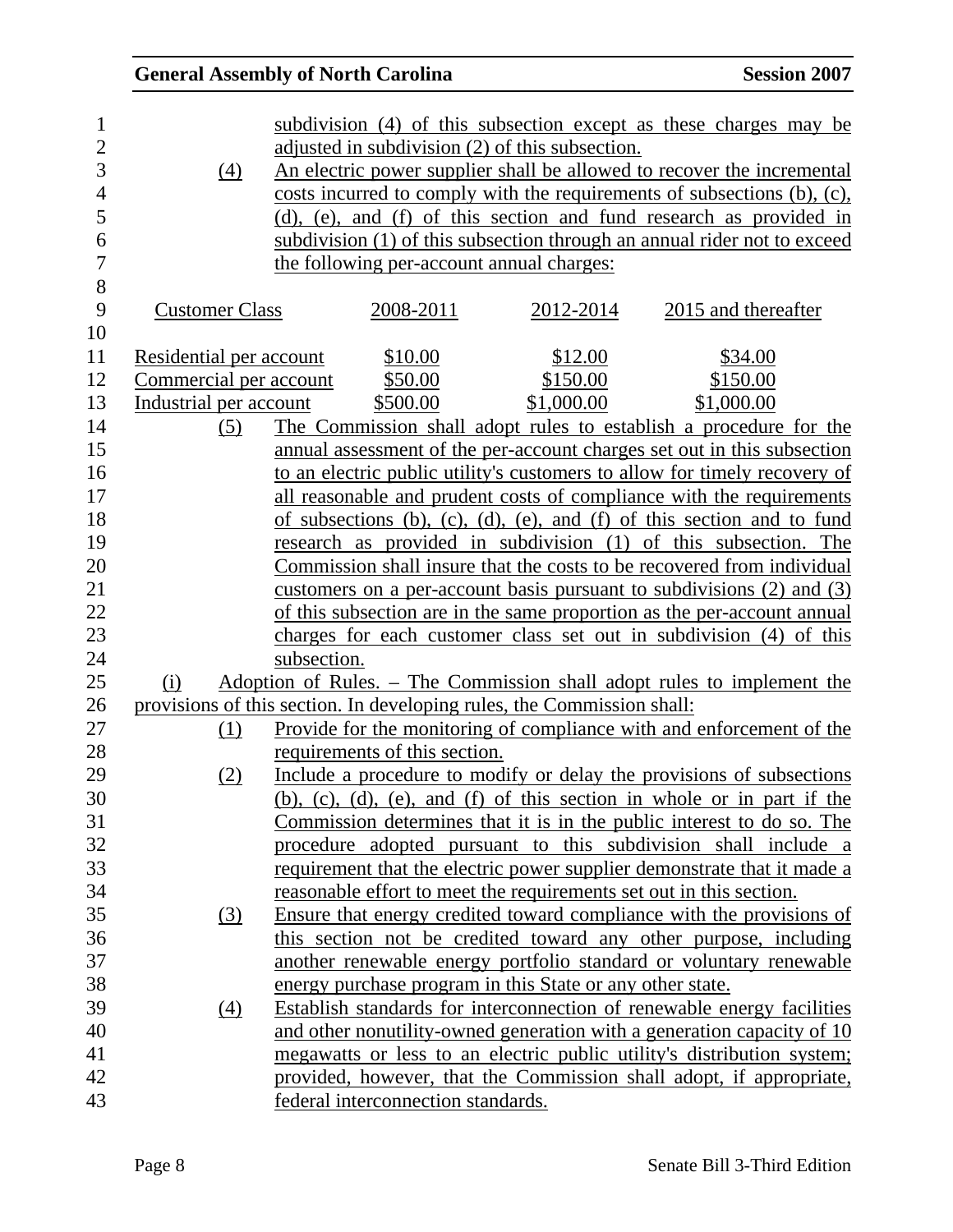|                          | <b>General Assembly of North Carolina</b>                                                  | <b>Session 2007</b> |
|--------------------------|--------------------------------------------------------------------------------------------|---------------------|
| (5)                      | Ensure that the owner and operator of each renewable energy facility                       |                     |
|                          | that delivers electric power to an electric power supplier is in                           |                     |
|                          | substantial compliance with all federal and state laws, regulations, and                   |                     |
|                          | rules for the protection of the environment and conservation of natural                    |                     |
|                          | resources.                                                                                 |                     |
| (6)                      | Consider whether it is in the public interest to adopt rules for electric                  |                     |
|                          | public utilities for net metering of renewable energy facilities with a                    |                     |
|                          | generation capacity of one megawatt or less.                                               |                     |
| (i)                      | <u>Report. – No later than 1 October of each year, the Commission shall submit</u>         |                     |
|                          | a report on the activities taken by the Commission to implement, and by electric power     |                     |
|                          | suppliers to comply with, the requirements of this section to the Governor, the            |                     |
|                          | Environmental Review Commission, and the Joint Legislative Utility Review                  |                     |
|                          | Committee. The report shall include any public comments received regarding direct,         |                     |
|                          | secondary, and cumulative environmental impacts of the implementation of the               |                     |
|                          | requirements of this section. In developing the report, the Commission shall consult       |                     |
|                          | with the Department of Environment and Natural Resources."                                 |                     |
|                          | <b>SECTION 2.(b)</b> The Commission shall submit the first report required by              |                     |
|                          | G.S. 62-133.7(j), as enacted by subsection (a) of this section, no later than 1 October    |                     |
| 2008.                    |                                                                                            |                     |
|                          | <b>SECTION 3.</b> If the federal government imposes requirements similar to                |                     |
|                          | those set out in G.S. 62-133.7 on electric power suppliers in the State, the Utilities     |                     |
|                          | Commission shall determine the applicability of federal and State requirements so as to    |                     |
|                          | apply the more stringent requirements except to the extent that State requirements may     |                     |
|                          | be specifically preempted by federal law. The Commission shall adopt rules to establish    |                     |
|                          | a procedure as an alternative to the procedure set out in G.S. 62-133 to annually adjust   |                     |
|                          | the rates of electric public utilities to allow timely recovery of all reasonable costs of |                     |
|                          | compliance with the federal and State requirements pursuant to G.S. 62-133.7(h), as        |                     |
|                          | enacted by Section 2 of this act. In adopting rules to establish the procedure, the        |                     |
|                          | Commission shall incorporate the provisions of this act in accordance with this section    |                     |
| and the public interest. |                                                                                            |                     |
|                          | <b>SECTION 4.(a)</b> Article 7 of Chapter 62 of the General Statutes is amended            |                     |
|                          | by adding a new section to read:                                                           |                     |
|                          | "\\$ 62-133.8. Cost recovery for demand-side management and energy efficiency              |                     |
|                          | measures.                                                                                  |                     |
| (a)                      | The definitions set out in G.S. 62-133.7 apply to this section. As used in this            |                     |
|                          | section, 'new', used in connection with demand-side management or energy efficiency        |                     |
|                          | measure, means demand-side management or energy efficiency measure that is adopted         |                     |
|                          | and implemented on or after 1 January 2007, including subsequent changes and               |                     |
| modifications.           |                                                                                            |                     |
| (b)                      | Each electric power supplier shall implement demand-side management and                    |                     |
|                          | energy efficiency measures and use supply-side resources to establish the least cost mix   |                     |
|                          | of demand reduction and generation measures that meet the electricity needs of its         |                     |
|                          | customers. An electric membership corporation or municipality that qualifies as an         |                     |
|                          | electric power supplier may satisfy the requirements of this section through its           |                     |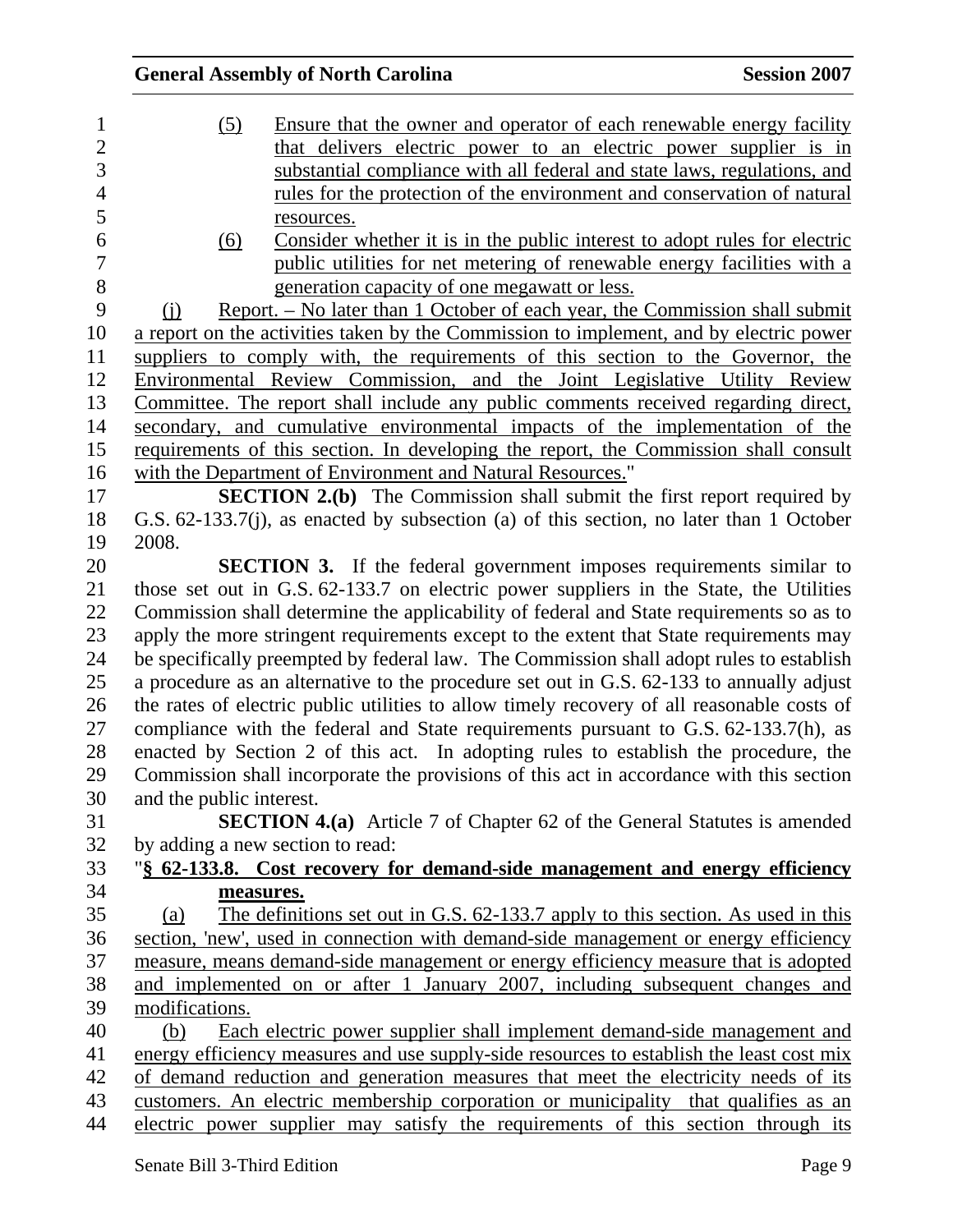| $\mathbf{1}$   | purchases from a wholesale supplier of electric power that uses supply-side resources         |
|----------------|-----------------------------------------------------------------------------------------------|
| $\mathfrak{2}$ | and demand-side management to meet all or a portion of the supply needs of its                |
| 3              | members and their retail customers, and that, by aggregating and promoting                    |
| $\overline{4}$ | demand-side management and energy efficiency measures for its members, meets the              |
| 5              | requirements of this section.                                                                 |
| 6              | Each electric power supplier to which G.S. 62-110.1 applies shall include an<br>(c)           |
| $\overline{7}$ | assessment of demand-side management and energy efficiency in its resource plans              |
| $8\,$          | submitted to the Commission and shall submit cost-effective demand-side management            |
| 9              | and energy efficiency options that require incentives to the Commission for approval.         |
| 10             | The Commission shall, upon petition of an electric public utility, approve an<br>(d)          |
| 11             | annual rider to the electric public utility's rates to recover all reasonable and prudent     |
| 12             | costs incurred for adoption and implementation of new demand-side management and              |
| 13             | new energy efficiency measures. Recoverable costs include, but are not limited to, all        |
| 14             | capital costs, including cost of capital and depreciation expenses, administrative costs,     |
| 15             | implementation costs, incentive payments to program participants, and operating costs.        |
| 16             | In determining the amount of any rider, the Commission:                                       |
| 17             | Shall allow electric public utilities to capitalize all or a portion of those<br>(1)          |
| 18             | costs to the extent that those costs are intended to produce future                           |
| 19             | benefits.                                                                                     |
| 20             | May approve other incentives to electric public utilities for adopting<br>(2)                 |
| 21             | and implementing new demand-side management and energy                                        |
| 22             | efficiency measures in order to treat investments in demand-side                              |
| 23             | management and energy efficiency measures in a manner similar to                              |
| 24             | investments in supply-side resources and to make electric public                              |
| 25             | utilities indifferent to the selection of demand-side management and                          |
| 26             | energy efficiency or supply-side options. Allowable incentives may                            |
| 27             | include:                                                                                      |
| 28             | Appropriate rewards based on the sharing of savings achieved<br>$\underline{\mathbf{a}}$ .    |
| 29             | the demand-side management and energy efficiency<br>by                                        |
| 30             | measures.                                                                                     |
| 31             | Appropriate rewards based on capitalization of a percentage of<br><u>b.</u>                   |
| 32             | avoided costs achieved by demand-side management and                                          |
| 33             | energy efficiency measures.                                                                   |
| 34             | Any other incentives that the Commission determines to be<br>$\underline{c}$ .                |
| 35             | appropriate.                                                                                  |
| 36             | The Commission shall determine the appropriate assignment of costs of new<br>(e)              |
| 37             | demand-side management and energy efficiency measures for electric public utilities           |
| 38             | and shall assign the costs of the programs only to the class or classes of customers that     |
| 39             | directly benefit from the programs.                                                           |
| 40             | None of the costs of new demand-side management or energy efficiency<br>(f)                   |
| 41             | measures of an electric power supplier shall be assigned to any industrial customer that      |
| 42<br>43       | notifies the industrial customer's electric power supplier that, at the industrial customer's |
| 44             | own expense, the industrial customer has implemented at any time in the past or, in           |
|                | accordance with stated, quantified goals for demand-side management and energy                |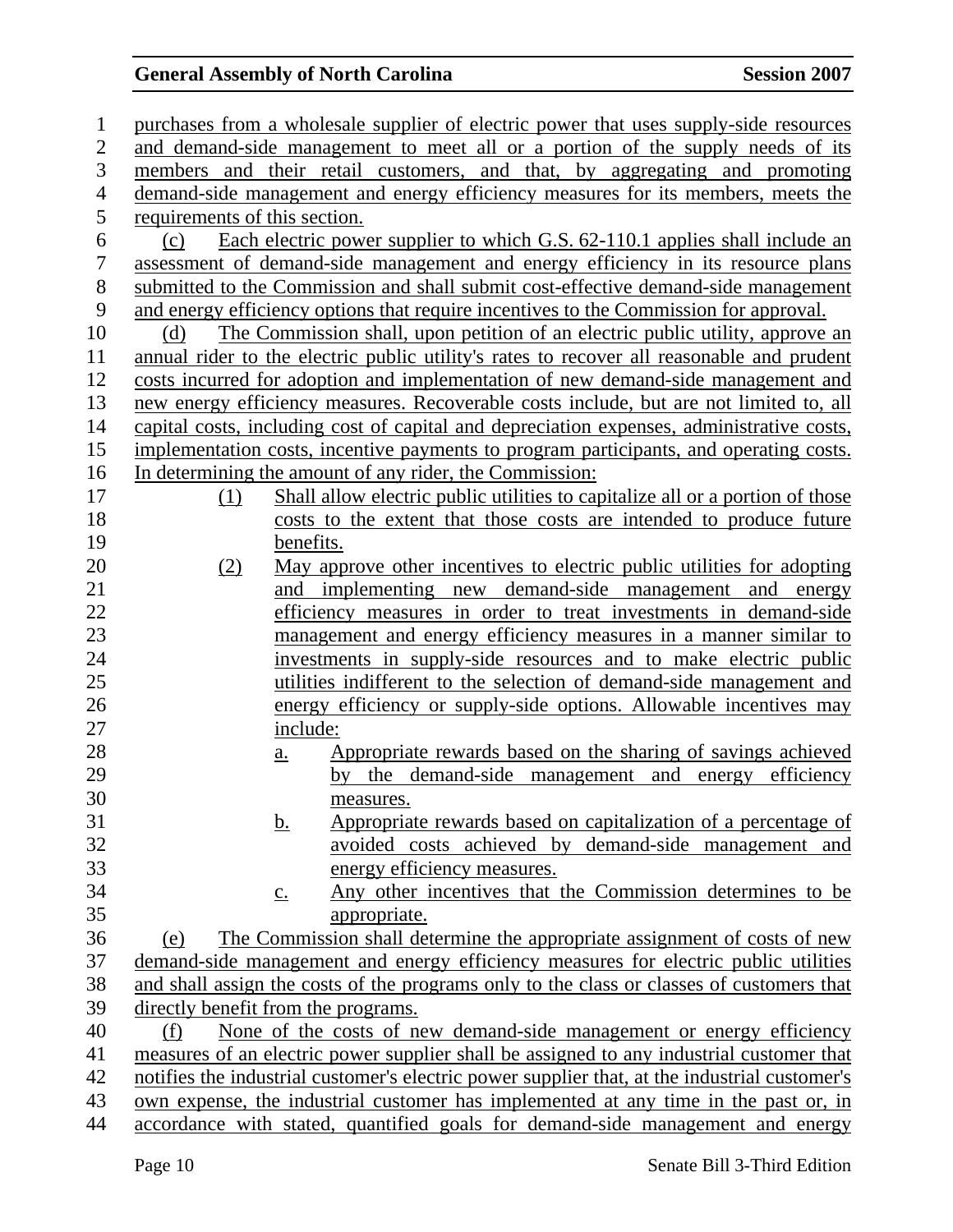1 efficiency, will implement alternative demand-side management and energy efficiency 2 measures and that the industrial customer elects not to participate in demand-side 3 management or energy efficiency measures under this section. The electric power 4 supplier that provides electric service to the industrial customer, an industrial customer 5 that receives electric service from the electric power supplier, the Public Staff, or the 6 Commission on its own motion, may initiate a complaint proceeding before the 7 Commission to challenge the validity of the notification of nonparticipation. The 8 procedures set forth in G.S. 62-73, 62-74, and 62-75 shall govern any such complaint. 9 (g) The Commission shall adopt rules to implement this section. 10 (h) The Commission shall submit to the Governor and to the Joint Legislative 11 Utility Review Committee a summary of the proceedings conducted pursuant to this 12 section during the preceding two fiscal years on or before 1 September of 13 odd-numbered years." 14 **SECTION 4.(b)** The Utilities Commission shall submit the first report 15 required by G.S. 62-133.8(h), as enacted by subsection (a) of this section, no later than 1 16 September 2009. 17 **SECTION 4.(c)** The Utilities Commission shall prepare an analysis of 18 whether rate structures, policies and measures, including decoupling, in place in other 19 states and countries that promote a mix of generation involving renewable energy 20 sources and demand reduction should be implemented in this State. The Commission 21 shall submit this analysis to the Governor, the Joint Legislative Utility Review 22 Committee, and the Environmental Review Commission no later than 1 September 23 2008. 24 **SECTION 5.** G.S. 62-133.2 reads as rewritten: 25 "**§ 62-133.2. Fuel and fuel-related charge adjustments for electric utilities.**  26 (a) The Commission may allowshall permit an electric utilities public utility that 27 generates electric power by fossil fuel or nuclear fuel to charge a uniforman increment 28 or decrement as a rider to their-its rates for changes in the cost of fuel and the fuel 29 expression estimated powerand fuel-related costs used in providing their-its North 30 Carolina customers with electricity from the cost of fuel and the fuel component of 31 purchased power established in their previous general rate case.and fuel-related costs 32 established in the electric public utility's previous general rate case on the basis of cost 33 per kilowatt hour. 34 (a1) As used in this section, 'cost of fuel and fuel-related costs' include all of the 35 following: 36 (1) The cost of fuel burned. 37 (2) The cost of fuel transportation. 38 (3) The cost of ammonia, lime, limestone, urea, dibasic acid, sorbents, and 39 catalysts consumed in reducing or treating emissions. 40 (4) The total delivered noncapacity related costs, including all related 41 transmission charges, of all purchases of electric power by the electric 42 public utility, that are subject to economic dispatch or economic 43 curtailment.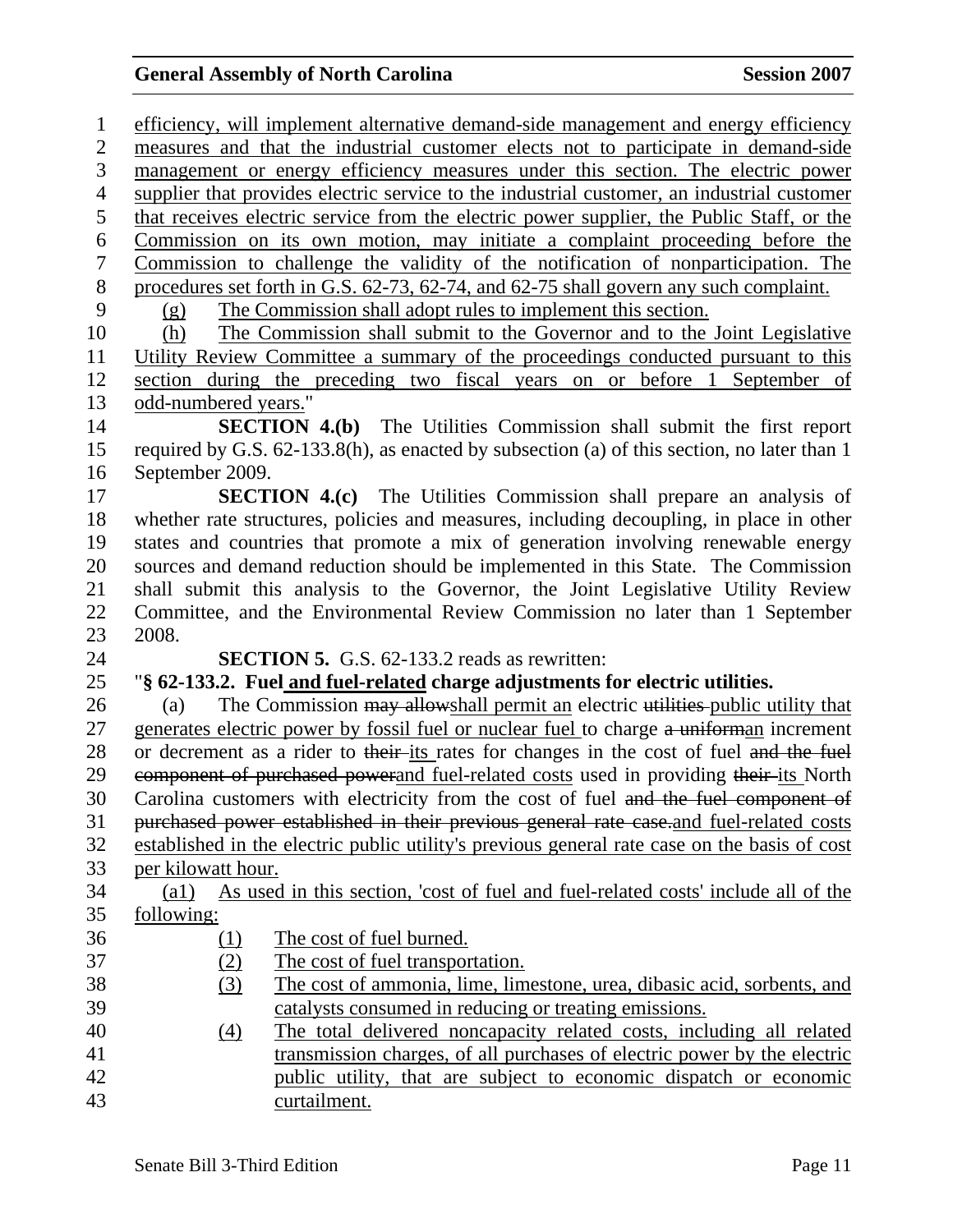| <b>General Assembly of North Carolina</b>                                                                                                      | <b>Session 2007</b> |
|------------------------------------------------------------------------------------------------------------------------------------------------|---------------------|
| (5)<br>The capacity costs associated with all purchases of electric power from                                                                 |                     |
| qualifying cogeneration facilities and qualifying small power                                                                                  |                     |
| production facilities, as defined in 16 U.S.C. § 796, that are subject to                                                                      |                     |
| economic dispatch by the electric public utility.                                                                                              |                     |
| Except for those costs recovered pursuant to G.S. 62-133.7(h), the total<br><u>(6)</u>                                                         |                     |
| delivered costs of all purchases of power from renewable energy                                                                                |                     |
| facilities<br>new renewable energy facilities<br>and                                                                                           | to<br>pursuant      |
| G.S. 62-133.7 or to comply with any federal mandate that is similar to                                                                         |                     |
| the requirements of subsections $(b)$ , $(c)$ , $(d)$ , $(e)$ ,                                                                                | and $(f)$ of        |
| G.S. 62-133.7.                                                                                                                                 |                     |
| <u>The fuel cost component of other purchased power.</u><br>(7)                                                                                |                     |
| (8)<br>Cost of fuel and fuel-related costs shall be adjusted for any net gains or                                                              |                     |
| losses resulting from any sales by the electric public utility of fuel and                                                                     |                     |
| other fuel-related costs components.                                                                                                           |                     |
| Cost of fuel and fuel-related costs shall be adjusted for any net gains or<br>(9)                                                              |                     |
| losses resulting from any sales by the electric public utility of                                                                              |                     |
| by-products produced in the generation process to the extent the costs                                                                         |                     |
| of the inputs leading to that by-product are costs of fuel or fuel-related                                                                     |                     |
| costs.                                                                                                                                         |                     |
| For those costs identified in subdivisions $(4)$ , $(5)$ , and $(6)$ of subsection $(a1)$<br>(a2)                                              |                     |
| of this section, the annual increase in the aggregate amount of these costs that are                                                           |                     |
| recoverable by an electric public utility pursuant to this section shall not exceed two                                                        |                     |
| percent (2%) of the electric public utility's total North Carolina retail jurisdictional gross                                                 |                     |
| revenues for the preceding calendar year. The costs described in subdivisions (4), (5),                                                        |                     |
| and (6) of subsection (a1) of this section shall be recoverable from each class of                                                             |                     |
| customers as a separate component of the rider as follows:                                                                                     |                     |
| For the costs described in subdivision $(4)$ of subsection $(4)$ of this<br>(1)                                                                |                     |
| section, the specific component for each class of customers shall be                                                                           |                     |
| determined by allocating these costs among customer classes based on                                                                           |                     |
| the electric public utility's North Carolina energy usage for the prior                                                                        |                     |
| year, as determined by the Commission, until the Commission                                                                                    |                     |
| determines how these costs shall be allocated in a general rate case for                                                                       |                     |
| the electric public utility commenced on or after 1 January 2008.                                                                              |                     |
| For the costs described in subdivisions $(5)$ and $(6)$ of subsection $(a1)$ of<br>(2)                                                         |                     |
| this section, the specific component for each class of customers shall<br>be determined by allocating these costs among customer classes based |                     |
| on the electric public utility's North Carolina peak demand for the                                                                            |                     |
| prior year, as determined by the Commission, until the Commission                                                                              |                     |
| determines how these costs shall be allocated in a general rate case for                                                                       |                     |
| the electric public utility commenced on or after 1 January 2008.                                                                              |                     |
| Notwithstanding subsections (a1) and (a2) of this section, for an electric<br>(a3)                                                             |                     |
| public utility that has less than 150,000 North Carolina retail jurisdictional customers as                                                    |                     |
|                                                                                                                                                |                     |
| of 31 December 2006, the costs identified in subsection (a1) of this section shall be                                                          |                     |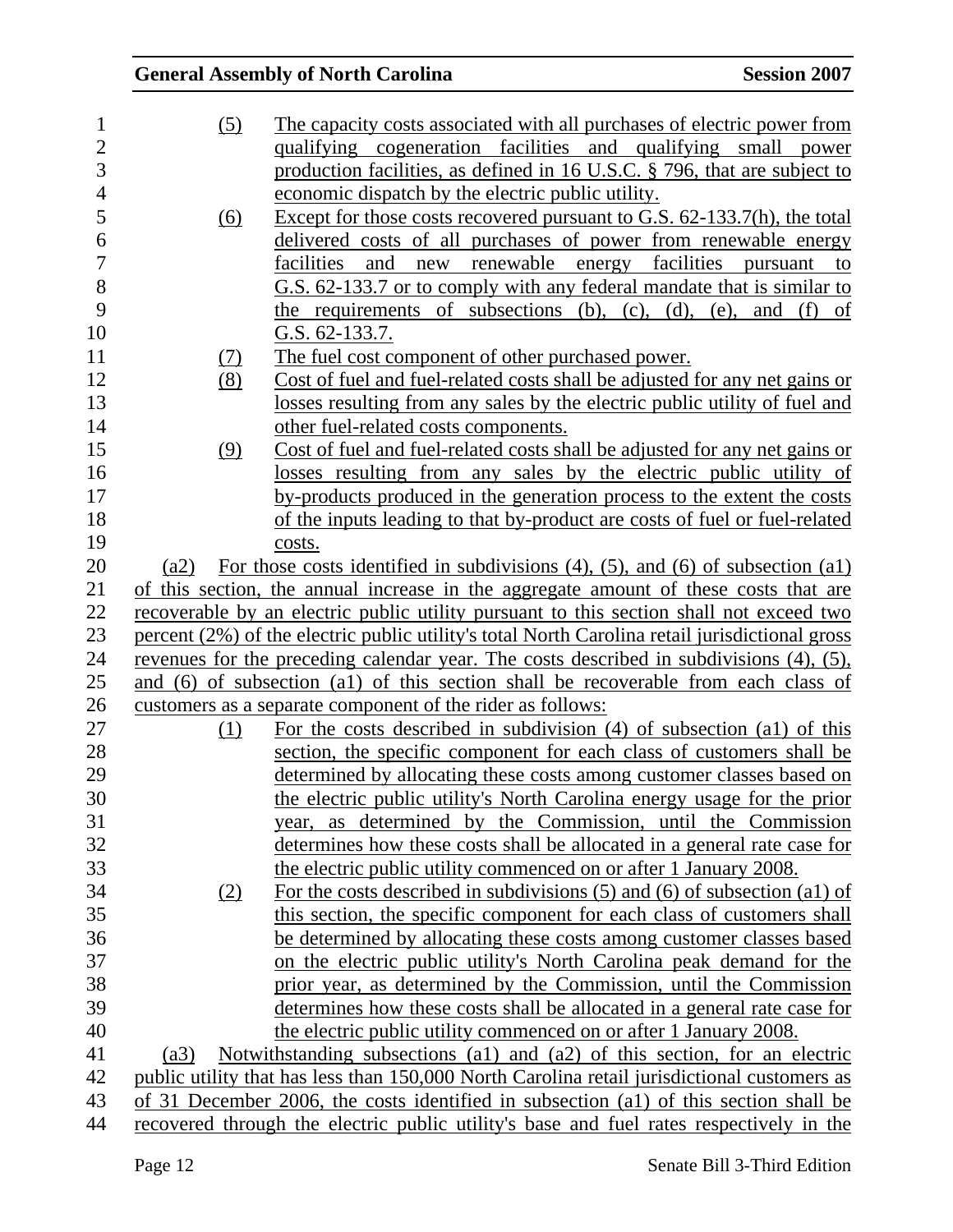1 manner approved by the Commission as of 1 July 2007 and as may be subsequently 2 modified by the Commission except that the costs described in subdivision (6) of 3 subsection (a1) of this section that are incurred on or after 1 January 2008 shall be 4 recovered as cost of fuel and fuel-related cost, and the annual increase in the amount of 5 those costs shall not exceed one percent (1%) of the electric public utility's total North 6 Carolina retail jurisdictional gross revenues for the preceding calendar year. These costs 7 shall be recoverable from each class of customers as a separate component of the rider. 8 For these costs, the specific component for each class of customers shall be determined 9 by allocating the costs among customer classes based on the electric public utility's 10 North Carolina peak demand for the prior year, as determined by the Commission, until 11 the Commission determines how these costs shall be allocated in a general rate case for 12 the electric public utility commenced on or after 1 January 2008. 13 (b) For each electric utility engaged in the generation and production of electric 14 power by fossil or nuclear fuels, theThe Commission shall hold conduct a hearing 15 within 12 months of the each electric public utility's last general rate case order and to 16 determine whether an increment or decrement rider is required to reflect actual changes 17 in the cost of fuel and the fuel cost component of purchased powerand fuel-related costs 18 over or under the cost of fuel and fuel-related costs on a kilowatt-hour basis in base 19 rates established in the electric public utility's last preceding general rate case. 20 Additional hearings shall be held on an annual basis but only one hearing for each such 21 electric public utility may be held within 12 months of the last general rate case. 22 (c) Each electric public utility shall submit to the Commission for the hearing 23 verified annualized information and data in such form and detail as the Commission 24 may require, for an historic 12-month test period, relating to: 25 (1) Purchased costCost of fuel and fuel-related costs used in each 26 generating facility owned in whole or in part by the utility. 27 (2) Fuel procurement practices and fuel inventories for each facility. 28 (3) Burned cost of fuel used in each generating facility. 29 (4) Plant capacity factor for each generating facility. 30 (5) Plant availability factor for each generating plant. 31 (6) Generation mix by types of fuel used. 32 (7) Sources and fuel cost component of purchased power used. 33 (8) Recipients of and revenues received for power sales and times of 34 power sales. 35 (9) Test period kilowatt hourkilowatt-hour sales for the utility's total 36 system and on the total system separated for North Carolina 37 jurisdictional sales. 38 (10) Procurement practices and inventories for: fuel burned and for 39 ammonia, lime, limestone, urea, dibasic acid, sorbents, and catalysts 40 consumed in reducing or treating emissions. 41 (11) The cost incurred at each generating facility of fuel burned and of 42 ammonia, lime, limestone, urea, dibasic acid, sorbents, and catalysts 43 consumed in reducing or treating emissions.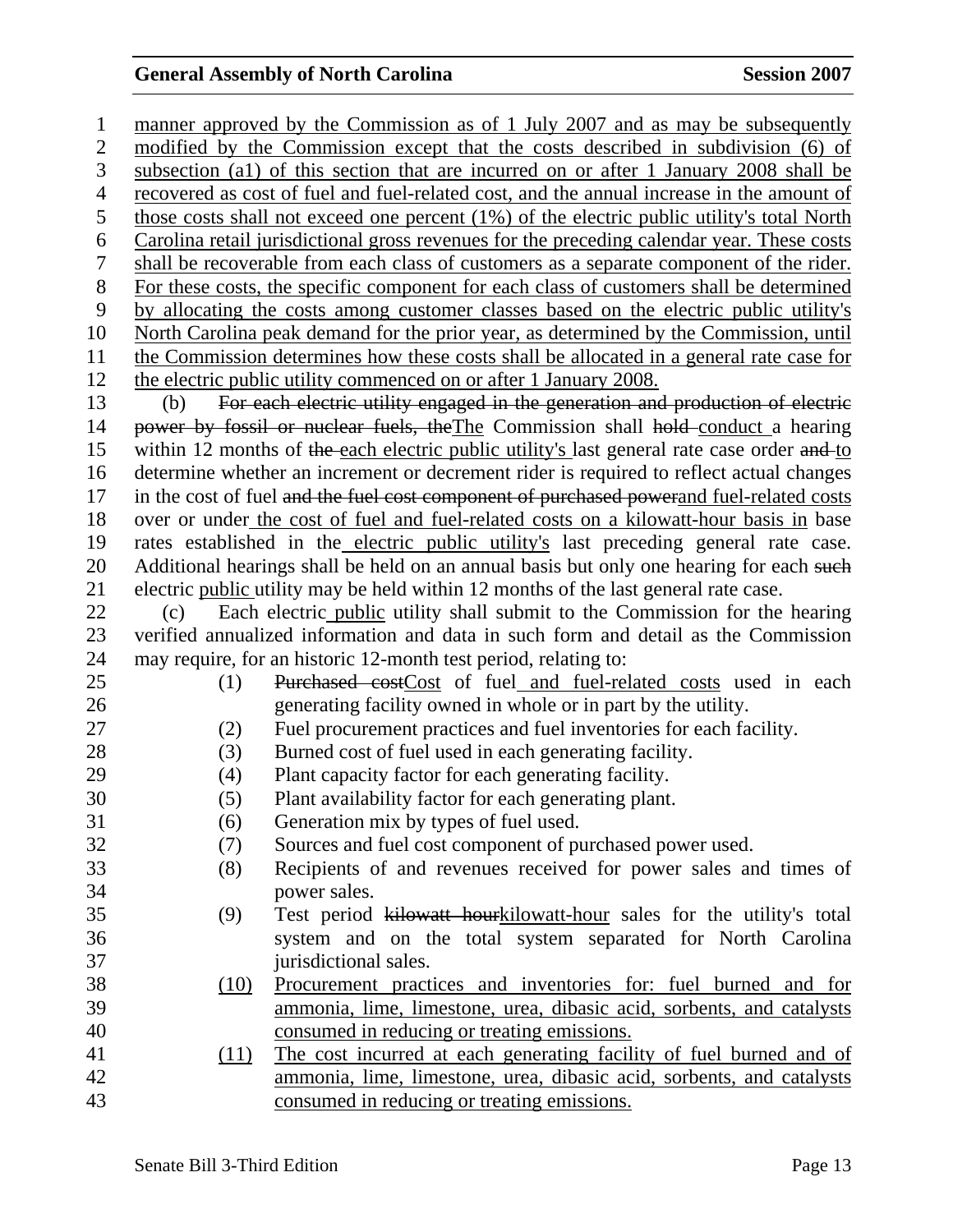### General Assembly of North Carolina Session 2007 1 (12) Any net gains or losses resulting from any sales by the electric public 2 utility of fuel or other fuel-related costs components. 3 (13) Any net gains or losses resulting from any sales by the electric public 4 utility of by-products produced in the generation process to the extent 5 the costs of the inputs leading to that by-product are costs of fuel or 6 fuel-related costs. 7 (d) The Commission shall provide for notice of a public hearing with reasonable 8 and adequate time for investigation and for all intervenors to prepare for hearing. At the 9 hearing the Commission shall receive evidence from the utility, the public staff, Public 10 Staff, and any intervenor desiring to submit evidence, and from the public generally. In 11 reaching its decision, the Commission shall consider all evidence required under 12 subsection (c) of this section as well as any and all other competent evidence that may 13 assist the Commission in reaching its decision including changes in the price of fuel 14 consumed and changes in the price of the fuel in the fuel component of purchased 15 power occurring within a reasonable time (as determined by the Commission) after the 16 test period is closed.cost of fuel consumed and fuel-related costs that occur within a 17 reasonable time, as determined by the Commission, after the test period is closed. The 18 Commission shall incorporate in its fuel-cost of fuel and fuel-related costs determination 19 under this subsection the experienced over-recovery or under-recovery of reasonable 20 costs of fuel and fuel-related costs expenses prudently incurred during the test period, 21 based upon the prudent standards set pursuant to subsection (d1) of this section, in 22 fixing an increment or decrement rider. Upon request of the electric public utility, the 23 Commission shall also incorporate in this determination the experienced over-recovery 24 or under-recovery of costs of fuel and fuel-related costs through the date that is 30 25 calendar days prior to the date of the hearing, provided that the reasonableness and 26 prudence of these costs shall be subject to review in the utility's next annual hearing 27 pursuant to this section. The Commission shall use deferral accounting, and consecutive 28 test periods, in complying with this subsection, and the over-recovery or under-recovery 29 portion of the increment or decrement shall be reflected in rates for 12 months, 30 notwithstanding any changes in the base fuel cost in a general rate case. The burden of 31 proof as to the correctness and reasonableness of the charge and as to whether the cost 32 of fuel charges and fuel-related costs were reasonably and prudently incurred shall be 33 on the utility. The Commission shall allow only that portion, if any, of a requested cost 34 of fuel and fuel-related costs adjustment that is based on adjusted and reasonable cost of 35 fuel expenses and fuel-related costs prudently incurred under efficient management and 36 economic operations. In evaluating whether cost of fuel expenses and fuel-related costs 37 were reasonable and prudently incurred, the Commission shall apply the rule adopted 38 pursuant to subsection (d1).(d1) of this section. To the extent that the Commission 39 determines that an increment or decrement to the rates of the utility due to changes in 40 the cost of fuel and the fuel cost component of purchased powerfuel-related costs over 41 or under base fuel costs established in the preceding general rate case is just and 42 reasonable, the Commission shall order that the increment or decrement become 43 effective for all sales of electricity and remain in effect until changed in a subsequent 44 general rate case or annual proceeding under this section.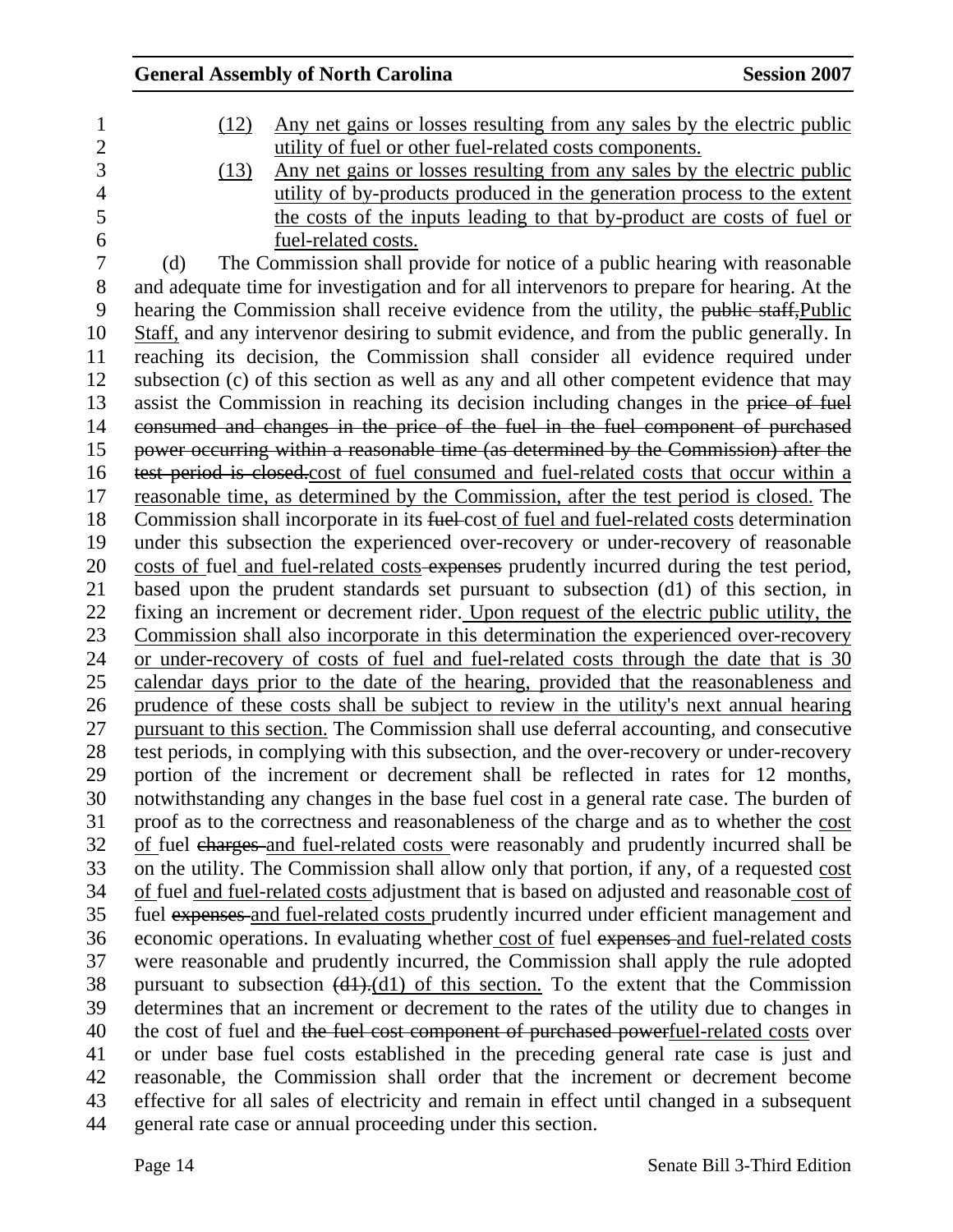1 (d1) Within one year after ratification of this act, for the purposes of setting fuel 2 rates, cost of fuel and fuel-related costs rates, the Commission shall adopt a rule that 3 establishes prudent standards and procedures with which it can appropriately measure 4 management efficiency in minimizing fuel-cost of fuel and fuel-related costs. 5 (e) If the Commission has not issued an order pursuant to this section within 120 6 180 days of a utility's submission of annual data under subsection (c) of this section, the 7 utility may place the requested cost of fuel and fuel-related costs adjustment into effect. 8 If the change in rate is finally determined to be excessive, the utility shall make refund 9 of any excess plus interest to its customers in a manner ordered by the Commission. 10 (f) Nothing in this section shall relieve the Commission from its duty to consider 11 the reasonableness of fuel expenses the cost of fuel and fuel-related costs in a general 12 rate case and to set rates reflecting reasonable fuel expenses cost of fuel and fuel-related 13 costs pursuant to G.S. 62-133. Nothing in this section shall invalidate or preempt any 14 condition adopted by the Commission and accepted by the utility in any proceeding that 15 would limit the recovery of costs by any electric public utility under this section. 16 (g) On July 1, 1993 and every two years thereafter,On 1 July of every 17 odd-numbered year, the Utilities Commission shall provide a report to the Joint 18 Legislative Utility Review Committee summarizing the procedures proceedings 19 conducted pursuant to G.S. 62-133.2this section during the preceding two years." 20 **SECTION 6.** G.S. 62-110.1 reads as rewritten: 21 "**§ 62-110.1. Certificate for construction of generating facility; analysis of**  22 **long-range needs for expansion of facilities.facilities; ongoing review of**  23 **construction costs; inclusion of approved construction costs in rates.** 24 (a) Notwithstanding the proviso in G.S. 62-110, no public utility or other person 25 shall begin the construction of any steam, water, or other facility for the generation of 26 electricity to be directly or indirectly used for the furnishing of public utility service, 27 even though the facility be for furnishing the service already being rendered, without 28 first obtaining from the Commission a certificate that public convenience and necessity 29 requires, or will require, such construction. 30 (b) For the purpose of subsections (a), (c), and (d) of this section, "public utility" 31 shall include any electric membership corporation operating within this State, and the 32 term "public utility service" shall include the service rendered by any such electric 33 membership corporation. 34 (c) The Commission shall develop, publicize, and keep current an analysis of the 35 long-range needs for expansion of facilities for the generation of electricity in North 36 Carolina, including its estimate of the probable future growth of the use of electricity, 37 the probable needed generating reserves, the extent, size, mix and general location of 38 generating plants and arrangements for pooling power to the extent not regulated by the 39 Federal Power Energy Regulatory Commission and other arrangements with other 40 utilities and energy suppliers to achieve maximum efficiencies for the benefit of the 41 people of North Carolina, and shall consider such analysis in acting upon any petition 42 by any utility for construction. In developing such analysis, the Commission shall 43 confer and consult with the public utilities in North Carolina, the utilities commissions 44 or comparable agencies of neighboring states, the Federal Power–Energy Regulatory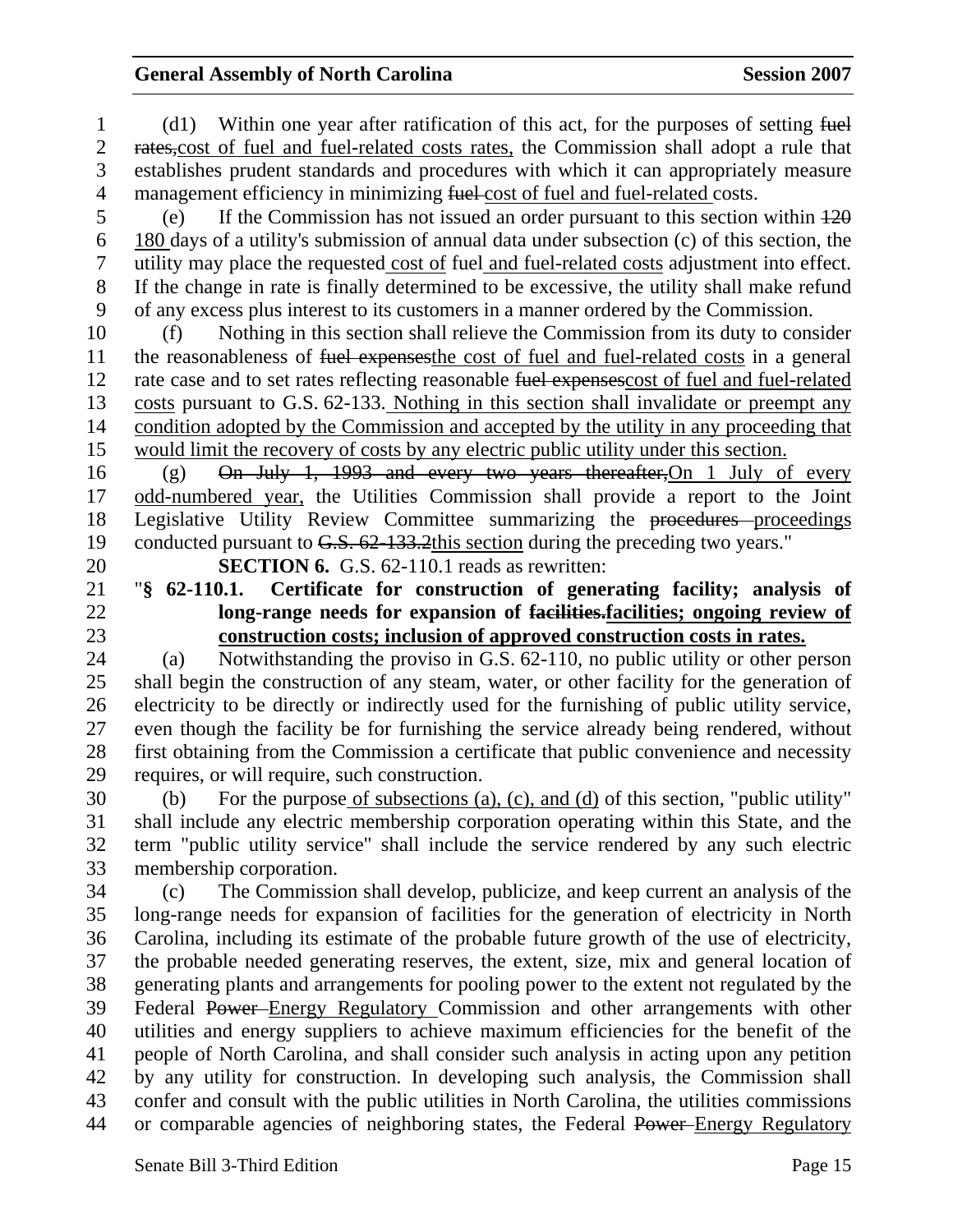1 Commission, the Southern Growth Policies Board, and other agencies having relevant 2 information and may participate as it deems useful in any joint boards investigating 3 generating plant sites or the probable need for future generating facilities. In addition to 4 such reports as public utilities may be required by statute or rule of the Commission to 5 file with the Commission, any such utility in North Carolina may submit to the 6 Commission its proposals as to the future needs for electricity to serve the people of the 7 State or the area served by such utility, and insofar as practicable, each such utility and 8 the Attorney General may attend or be represented at any formal conference conducted 9 by the Commission in developing a plan for the future requirements of electricity for 10 North Carolina or this region. In the course of making the analysis and developing the 11 plan, the Commission shall conduct one or more public hearings. Each year, the 12 Commission shall submit to the Governor and to the appropriate committees of the 13 General Assembly a report of its analysis and plan, the progress to date in carrying out 14 such plan, and the program of the Commission for the ensuing year in connection with 15 such plan.

16 (d) In acting upon any petition for the construction of any facility for the 17 generation of electricity, the Commission shall take into account the applicant's 18 arrangements with other electric utilities for interchange of power, pooling of plant, 19 purchase of power and other methods for providing reliable, efficient efficient, and 20 economical electric service.

21 (e) As a condition for receiving such certificate a certificate, the applicant shall 22 file an estimate of construction costs in such detail as the Commission may require. The 23 Commission shall hold a public hearing on each such application and no certificate shall 24 be granted unless the Commission has approved the estimated construction costs and 25 made a finding that such construction will be consistent with the Commission's plan for 26 expansion of electric generating capacity. A certificate for the construction of a coal or 27 nuclear facility shall be granted only if the applicant demonstrates and the Commission 28 finds that energy efficiency measures; demand side management; renewable energy 29 resource generation; combined heat and power generation; or any combination thereof, 30 would not establish or maintain a more cost effective and reliable generation system and 31 that the construction and operation of the facility is in the public interest. In making its 32 determination, the Commission shall consider resource and fuel diversity and 33 reasonably anticipated future operating costs. Once the Commission grants a certificate, 34 no public utility shall cancel construction of a generating unit or facility without 35 approval from the Commission based upon a finding that the construction is no longer 36 in the public interest. 37 (e1) Upon the request of the public utility or upon its own motion, the 38 Commission may review the certificate to determine whether changes in the probable

39 future growth of the use of electricity indicate that the public convenience and necessity 40 require modification or revocation of the certificate. If the Commission finds that 41 completion of the generating facility is no longer in the public interest, the Commission

42 may modify or revoke the certificate.

43 (f) The Commission shall maintain an ongoing review of such construction as it 44 proceeds and the applicant shall submit each year during construction a progress report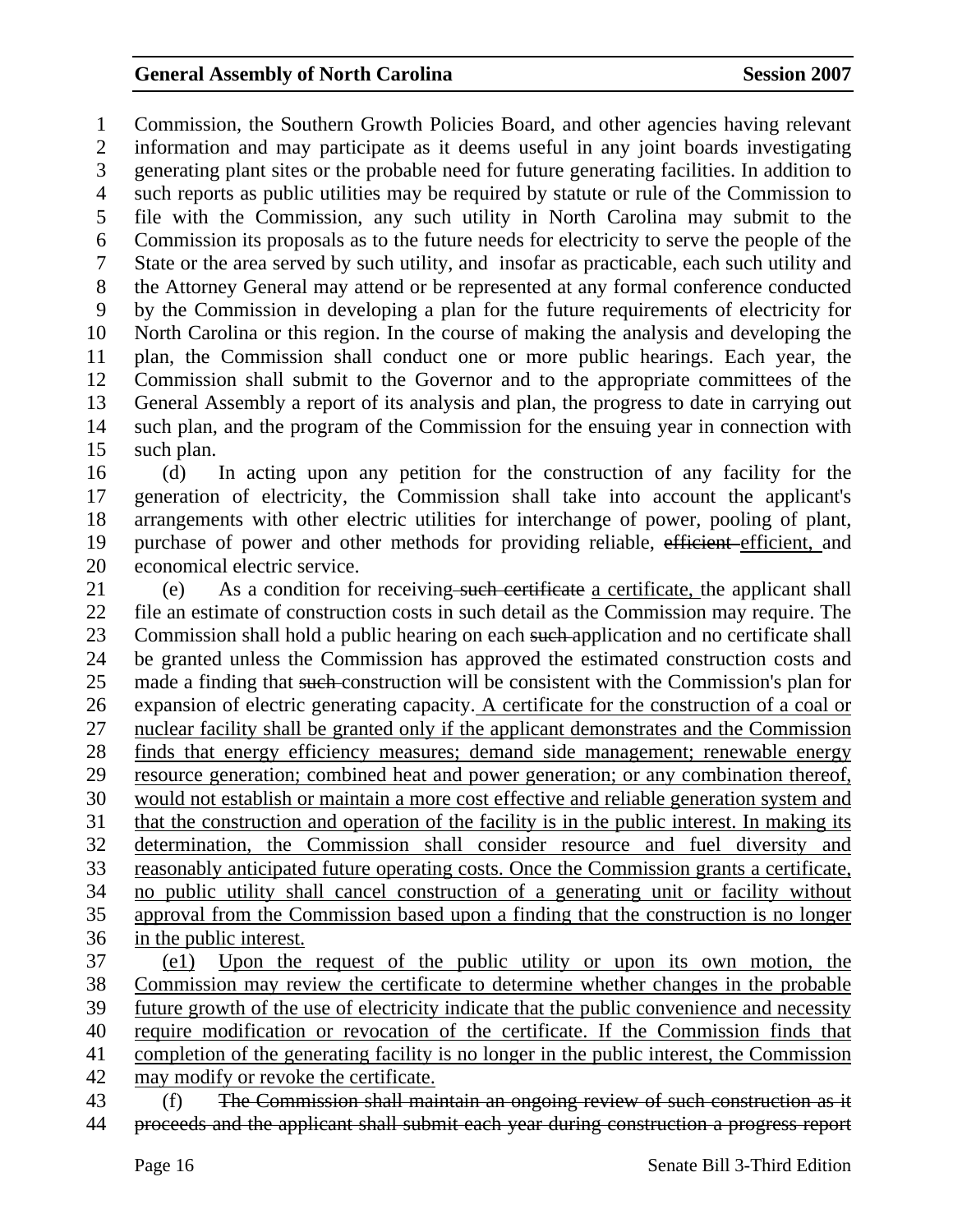1 and any revisions in the cost estimates for the construction. The public utility shall 2 submit a progress report and any revision in the cost estimate for the construction 3 approved under subsection (e) of this section during each year of construction. Upon the 4 request of the public utility or upon its own motion, the Commission may conduct an 5 ongoing review of construction of the facility as the construction proceeds. If the 6 Commission approves any revised construction cost estimate and finds that incurrence 7 of the cost of that portion of the construction of the facility under review was reasonable 8 and prudent, the certificate shall remain in effect. If the Commission disapproves any 9 part of the revised cost estimate or finds that the incurrence of the cost of that portion of 10 the construction of the facility then under review was unreasonable or imprudent, the 11 Commission may modify or revoke the certificate. 12 (f1) The public utility shall recover through rates in a general rate case conducted 13 pursuant to G.S. 62-133 the actual costs it has incurred in constructing a generating 14 facility in reliance on a certificate issued under this section as provided in this 15 subsection, unless new evidence is discovered (i) that could not have been discovered 16 by due diligence at an earlier time and (ii) that reasonably tends to show that a previous 17 determination by the Commission that a material item of cost was just and reasonable 18 and prudently incurred was erroneous. If the Commission determines that evidence has 19 been submitted that meets the requirements of this subsection, the public utility shall 20 have the burden of proof to demonstrate that the material item of cost was in fact just 21 and reasonable and prudently incurred. 22 (1) When a facility has been completed, and the construction of the 23 facility has been subject to ongoing review under subsection (f) of this 24 section, the reasonable and prudent costs of construction approved by 25 the Commission during the ongoing review shall be included in the 26 public utility's rate base without further review by the Commission. 27 (2) If a facility has not been completed, and the construction of the facility 28 has been subject to ongoing review under subsection (f) of this section, 29 the reasonable and prudent costs of construction approved by the 30 Commission during the ongoing review shall be included in the public 31 utility's rate base without further review by the Commission. 32 (3) If a facility is under construction or has been completed and the 33 construction of the facility has not been subject to ongoing review 34 under subsection (f) of this section, the costs of construction shall be 35 included in the public utility's rate base if the Commission finds that 36 the incurrence of these costs is reasonable and prudent. 37 (f2) If the construction of a facility is cancelled, including cancellation as a result 38 of modification or revocation of the certificate under subsection (e1) of this section, and 39 the construction of the facility has been subject to ongoing review under subsection (f), 40 absent newly discovered evidence (i) that could not have been discovered by due 41 diligence at an earlier time and (ii) that reasonably tends to show that a previous 42 determination by the Commission that a material item of cost was just and reasonable 43 and prudently incurred was erroneous, the public utility shall recover through rates in a 44 general rate case conducted pursuant to G.S. 62-133 the costs of construction approved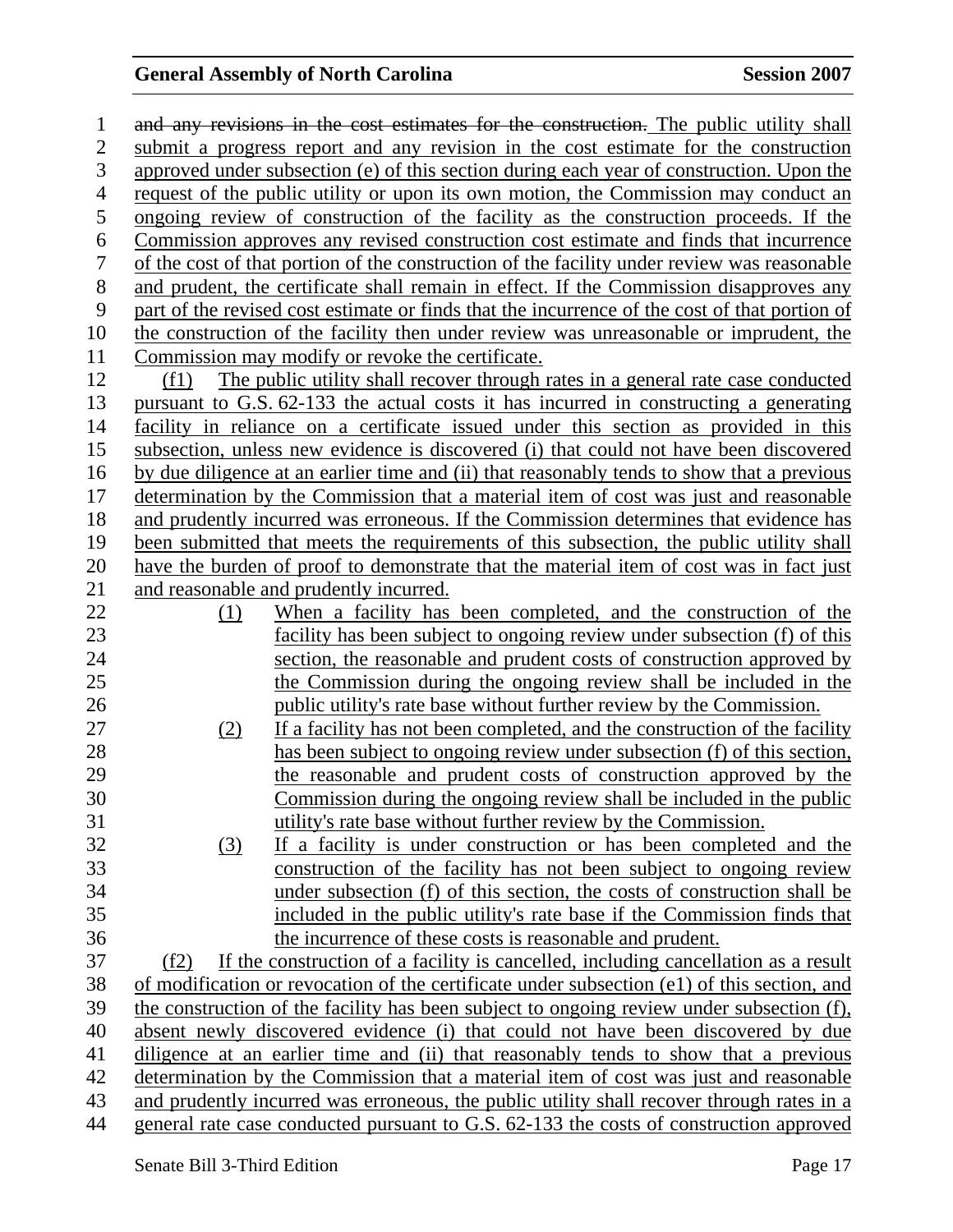1 by the Commission during the ongoing review that were actually incurred prior to 2 cancellation, amortized over a reasonable time as determined by the Commission. In the 3 general rate case, the Commission shall make any adjustment that may be required 4 because costs of construction previously added to the utility's rate base pursuant to 5 subsection (f1) of this section are removed from the rate base and recovered in 6 accordance with this subsection. Any costs of construction actually incurred, but not 7 previously approved by the Commission, shall be recovered only if they are found by 8 the Commission to be reasonable and prudent. If the Commission determines that 9 evidence has been submitted that meets the requirements of this subsection, the public 10 utility shall have the burden of proof to demonstrate that the material item of cost was 11 just and reasonable and prudently incurred. 12 (f3) If the construction of a facility is cancelled, including cancellation as a result 13 of the modification or revocation of the certificate under subsection (e1) of this section, 14 and the construction of the facility has not been subject to ongoing review under 15 subsection (f) of this section, the public utility shall recover through rates in a general 16 rate case conducted pursuant to G.S. 62-133 the costs of construction that were actually 17 incurred prior to the cancellation and are found by the Commission to be reasonable and 18 prudent, amortized over a reasonable time as determined by the Commission. 19 (g) The certification requirements of this section shall not apply to a 20 nonutility-owned generating facility fueled by renewable energy resources under two 21 megawatts in capacity or to persons who construct an electric generating facility 22 primarily for that person's own use and not for the primary purpose of producing 23 electricity, heat, or steam for sale to or for the public for compensation; provided, 24 however, that such persons shall, nevertheless, be required to report to the Utilities 25 Commission the proposed construction of such a facility before beginning construction 26 thereof." 27 **SECTION 7.** Article 6 of Chapter 62 of the General Statutes is amended by 28 adding two new sections to read: 29 "**§ 62-110.6. Rate recovery for construction costs of out-of-state electric generating**  30 **facilities.** 31 (a) The Commission shall, upon petition of a public utility, determine the need 32 for and, if need is established, approve an estimate of the construction costs and 33 construction schedule for an electric generating facility in another state that is intended 34 to serve retail customers in this State. 35 (b) The petition may be filed at any time after an application for a certificate or 36 license for the construction of the facility has been filed in the state in which the facility 37 will be sited. The petition shall contain a showing of need for the facility, an estimate of 38 the construction costs, and the proposed construction schedule for the facility. 39 (c) The Commission shall conduct a public hearing to consider and determine the 40 need for the facility and the reasonableness of the construction cost estimate and 41 proposed construction schedule. If the Commission finds that the construction will be 42 needed to assure the provision of adequate public utility service within North Carolina, 43 the Commission shall approve a construction cost estimate and a construction schedule 44 for the facility. In making its determinations under this section, the Commission may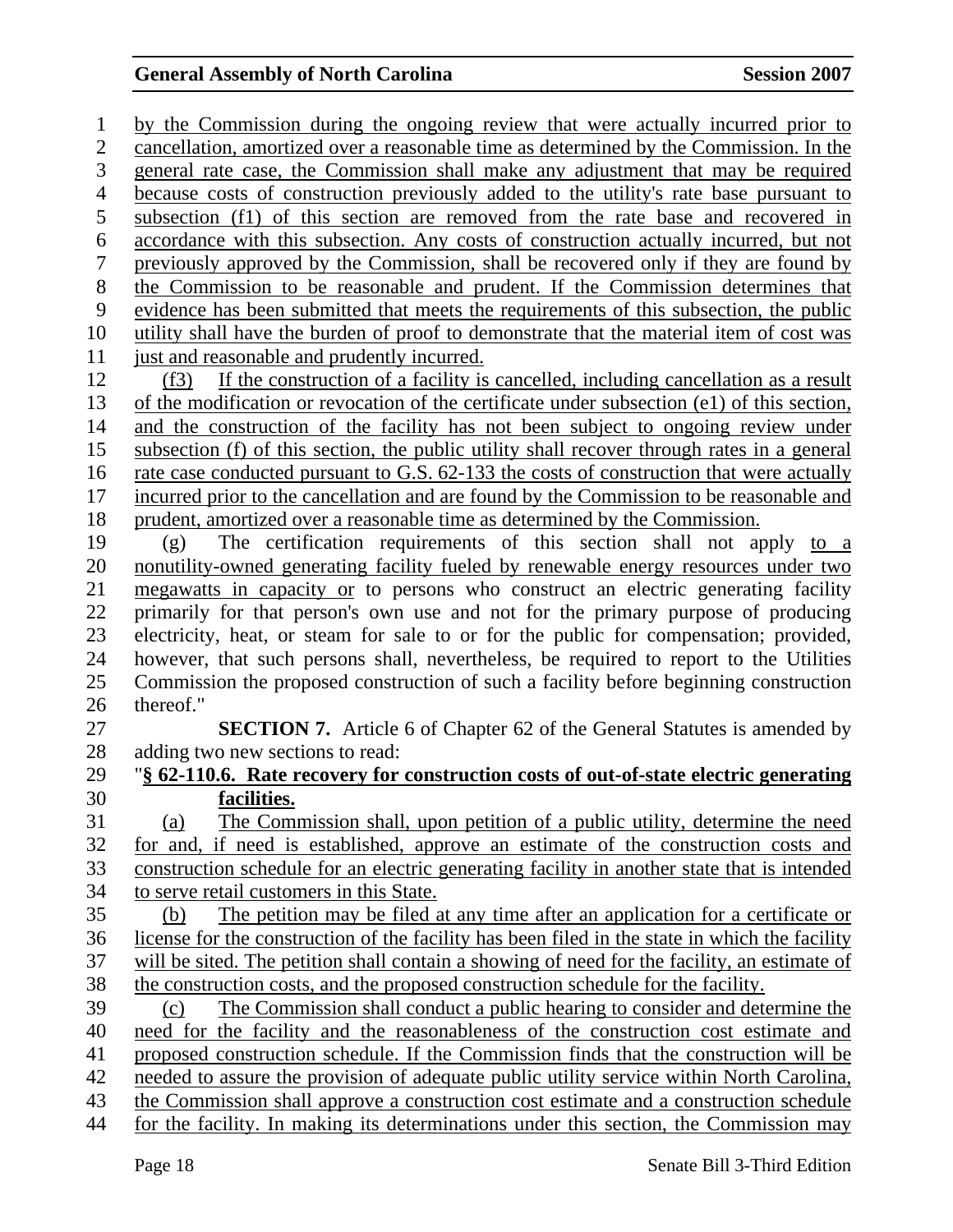1 consider whether the state in which the facility will be sited has issued a certificate or 2 license for construction of the facility and approved a construction cost estimate and 3 construction schedule for the facility. The Commission shall issue its order not later 4 than 180 days after the public utility files its petition. 5 (d) G.S. 62-110.1(f) shall apply to the construction cost estimate determined by 6 the Commission to be appropriate, and the actual costs the public utility incurs in 7 constructing the facility shall be recoverable through rates in a general rate case 8 pursuant to G.S. 62-133 as provided in G.S. 62-110.1(f1). 9 (e) If the construction of a facility is cancelled, the public utility shall recover 10 through rates in a general rate case conducted pursuant to G.S. 62-133 the costs of 11 construction that were actually incurred prior to the cancellation and are found by the 12 Commission to be reasonable and prudent, as provided in subsections (f2) and (f3) of 13 G.S. 62-110.1. 14 "**§ 62-110.7. Project development cost review for a nuclear facility.** 15 (a) For purposes of this section, "project development costs" mean all capital 16 costs associated with a potential nuclear electric generating facility incurred before (i) 17 issuance of a certificate under G.S. 62-110.1 for a facility located in North Carolina or 18 (ii) issuance of a certificate by the host state for an out-of-state facility to serve North 19 Carolina retail customers, including, without limitation, the costs of evaluation, design, 20 engineering, environmental analysis and permitting, early site permitting, combined 21 operating license permitting, initial site preparation costs, and allowance for funds used 22 during construction associated with such costs. 23 (b) At any time prior to the filing of an application for a certificate to construct a 24 potential nuclear electric generating facility, either under G.S. 62-110.1 or in another 25 state for a facility to serve North Carolina retail customers, a public utility may request 26 that the Commission review the public utility's decision to incur project development 27 costs. The public utility shall include with its request such information and 28 documentation as is necessary to support approval of the decision to incur proposed 29 project development costs. The Commission may hold a hearing regarding the request. 30 The Commission shall issue an order within 180 days after the public utility files its 31 request. The Commission shall approve the public utility's decision to incur project 32 development costs if the public utility demonstrates by a preponderance of evidence that 33 the decision to incur project development costs is reasonable and prudent; provided, 34 however, the Commission shall not rule on the reasonableness or prudence of specific 35 project development activities or recoverability of specific items of cost. 36 (c) All reasonable and prudent project development costs, as determined by the 37 Commission, incurred for the potential nuclear electric generating facility shall be 38 included in the public utility's rate base and shall be fully recoverable through rates in a 39 general rate case proceeding pursuant to G.S. 62-133. 40 (d) If the public utility is allowed to cancel the project, the Commission shall 41 permit the public utility to recover all reasonable and prudently incurred project 42 development costs in a general rate case proceeding pursuant to G.S. 62-133 amortized 43 over a period equal to the period during which the costs were incurred, or five years, 44 whichever is greater."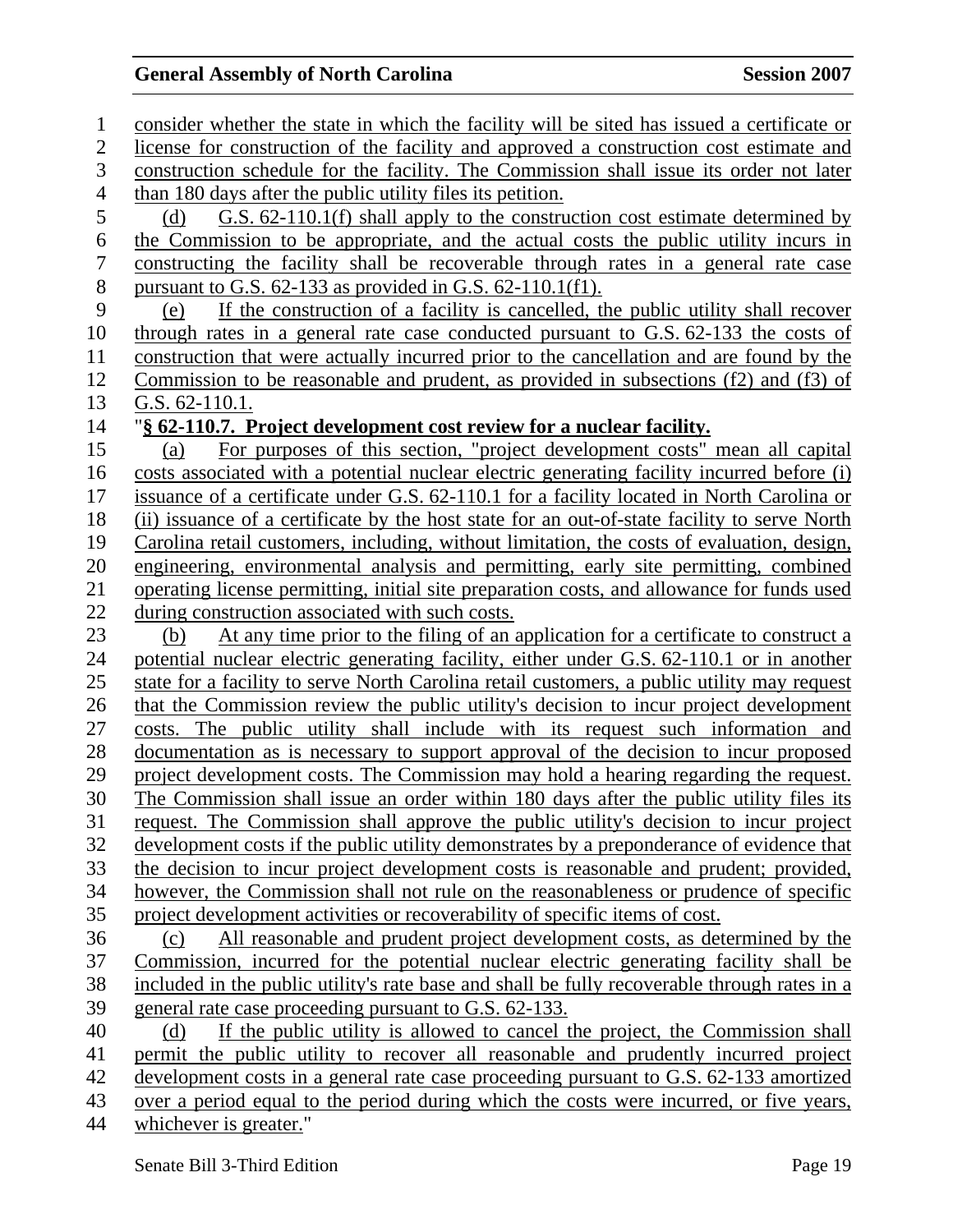| $\mathbf 1$    |         |      | <b>SECTION 8.</b> G.S. 62-133(b) reads as rewritten:                                |
|----------------|---------|------|-------------------------------------------------------------------------------------|
| $\overline{c}$ | " $(b)$ |      | In fixing such rates, the Commission shall:                                         |
| 3              |         | (1)  | Ascertain the reasonable original cost of the public utility's property             |
| $\overline{4}$ |         |      | used and useful, or to be used and useful within a reasonable time after            |
| 5              |         |      | the test period, in providing the service rendered to the public within             |
| 6              |         |      | the State, less that portion of the cost which that has been consumed by            |
| $\overline{7}$ |         |      | previous use recovered by depreciation expense plus the reasonable                  |
| 8              |         |      | original cost of investment in plant under construction (construction               |
| 9              |         |      | work in progress). In ascertaining the cost of the public utility's                 |
| 10             |         |      | property, construction work in progress as of the effective date of this            |
| 11             |         |      | subsection shall be excluded until such plant comes into service but                |
| 12             |         |      | reasonable and prudent expenditures for construction work in progress               |
| 13             |         |      | after the effective date of this subsection may be included, to the extent          |
| 14             |         |      | the Commission considers such inclusion in the public interest and                  |
| 15             |         |      | necessary to the financial stability of the utility in question, subject to         |
| 16             |         |      | the provisions of subparagraph (b)(4a) of this section.expense. In                  |
| 17             |         |      | addition, construction work in progress may be included in the cost of              |
| 18             |         |      | the public utility's property under any of the following circumstances:             |
| 19             |         |      | To the extent the Commission considers inclusion in the public<br>$\underline{a}$ . |
| 20             |         |      | interest and necessary to the financial stability of the utility in                 |
| 21             |         |      | question, reasonable and prudent expenditures for construction                      |
| 22             |         |      | work in progress may be included, subject to the provisions of                      |
| 23             |         |      | subdivision (4a) of subsection (b) of this section.                                 |
| 24             |         |      | For baseload electric generating facilities, reasonable and<br><u>b.</u>            |
| 25             |         |      | prudent expenditures shall be included pursuant to subdivisions                     |
| 26             |         |      | $(2)$ or $(3)$ of G.S. 62-110.1(f1), whichever applies, subject to the              |
| 27             |         |      | provisions of subdivision (4a) of subsection (b) of this section.                   |
| 28             |         | (1a) | Apply the rate of return established under subdivision (4) of this                  |
| 29             |         |      | subsection to rights-of-way acquired through agreements with the                    |
| 30             |         |      | Department of Transportation pursuant to G.S. 136-19.5(a) if                        |
| 31             |         |      | acquisition is consistent with a definite plan to provide service within            |
| 32             |         |      | five years of the date of the agreement and if such right-of-way                    |
| 33             |         |      | acquisition will result in benefits to the ratepayers. If a right-of-way is         |
| 34             |         |      | not used within a reasonable time after the expiration of the five-year             |
| 35             |         |      | period, it may be removed from the rate base by the Commission when                 |
| 36             |         |      | rates for the public utility are next established under this section.               |
| 37             |         | (2)  | Estimate such public utility's revenue under the present and proposed               |
| 38             |         |      | rates.                                                                              |
| 39             |         | (3)  | Ascertain such public utility's reasonable operating expenses,                      |
| 40             |         |      | including actual investment currently consumed through reasonable                   |
| 41             |         |      | actual depreciation.                                                                |
| 42             |         | (4)  | Fix such rate of return on the cost of the property ascertained pursuant            |
| 43             |         |      | to subdivision (1) as will enable the public utility by sound                       |
| 44             |         |      | management to produce a fair return for its shareholders, considering               |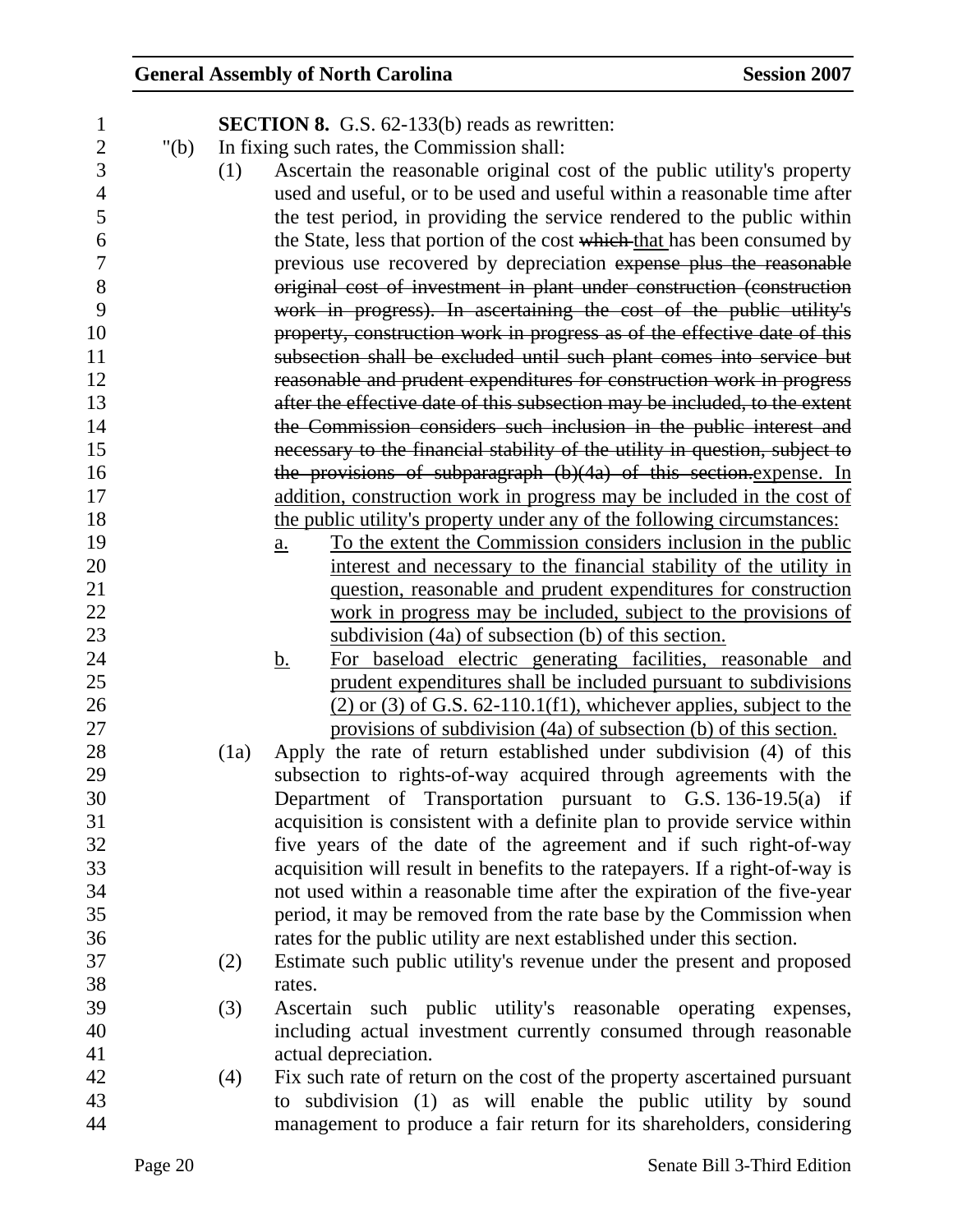| $\mathbf{1}$     | changing economic conditions and other factors, as they then exist, to                         |
|------------------|------------------------------------------------------------------------------------------------|
| $\overline{c}$   | maintain its facilities and services in accordance with the reasonable                         |
| $\overline{3}$   | requirements of its customers in the territory covered by its franchise,                       |
| $\overline{4}$   | and to compete in the market for capital funds on terms which that are                         |
| 5                | reasonable and which that are fair to its customers and to its existing                        |
| 6                | investors.                                                                                     |
| $\boldsymbol{7}$ | Require each public utility to discontinue capitalization of the<br>(4a)                       |
| 8                | composite carrying cost of capital funds used to finance construction                          |
| 9                | (allowance for funds) on the construction work in progress included in                         |
| 10               | its rate based upon the effective date of the first and each subsequent                        |
| 11               | general rate order issued with respect to it after the effective date of                       |
| 12               | this subsection; allowance for funds may be capitalized with respect to                        |
| 13               | expenditures for construction work in progress not included in the                             |
| 14               | utility's property upon which the rates were fixed. In determining net                         |
| 15               | operating income for return, the Commission shall not include any                              |
| 16               | capitalized allowance for funds used during construction on the                                |
| 17               | construction work in progress included in the utility's rate base.                             |
| 18               | Fix such rates to be charged by the public utility as will earn in<br>(5)                      |
| 19               | addition to reasonable operating expenses ascertained pursuant to                              |
| 20               | subdivision (3) of this subsection the rate of return fixed pursuant to                        |
| 21               | subdivisions (4) and (4a) on the cost of the public utility's property                         |
| 22               | ascertained pursuant to subdivisions (1) and (1a) of this subsection."                         |
| 23               | <b>SECTION 9.(a)</b> The percentage rate to be used in calculating the public                  |
| 24               | utility regulatory fee under G.S. $62-302(b)(2)$ is twelve one-hundredths of one percent       |
| 25               | (0.12%) for each public utility's North Carolina jurisdictional revenues earned during         |
| 26               | each quarter that begins on or after 1 July 2007.                                              |
| 27               | SECTION 9.(b) The electric membership corporation regulatory fee                               |
| 28               | imposed under G.S. 62-302(b1) for the 2007-2008 fiscal year is two hundred thousand            |
| 29               | dollars (\$200,000).                                                                           |
| 30               | SECTION 10.(a) Section 24.19 of S.L. 2006-66 is repealed.                                      |
| 31               | <b>SECTION 10.(b)</b> G.S. 105-164.4(a)(1f) reads as rewritten:                                |
| 32               | A privilege tax is imposed on a retailer at the following percentage rates of<br>$"$ (a)       |
| 33               | the retailer's net taxable sales or gross receipts, as appropriate. The general rate of tax is |
| 34               | four and one-quarter percent (4.25%).                                                          |
| 35               |                                                                                                |
| 36               | (1f)<br>The rate of two and eighty-three-hundredths percent $(2.83%)$ applies to               |
| 37               | the sales price of electricity described in this subdivision and that is                       |
| 38               | measured by a separate meter or another separate device: device and                            |
| 39               | sold to a commercial laundry or to a pressing and dry-cleaning                                 |
| 40               | establishment for use in machinery used in the direct performance of                           |
| 41               | the laundering or the pressing and cleaning service.                                           |
| 42               | Sales of electricity to farmers to be used by them for any farm<br>$a_{\overline{\cdot}}$      |
| 43               | purposes other than preparing food, heating dwellings, and                                     |
| 44               | other household purposes. The quantity of electricity or gas                                   |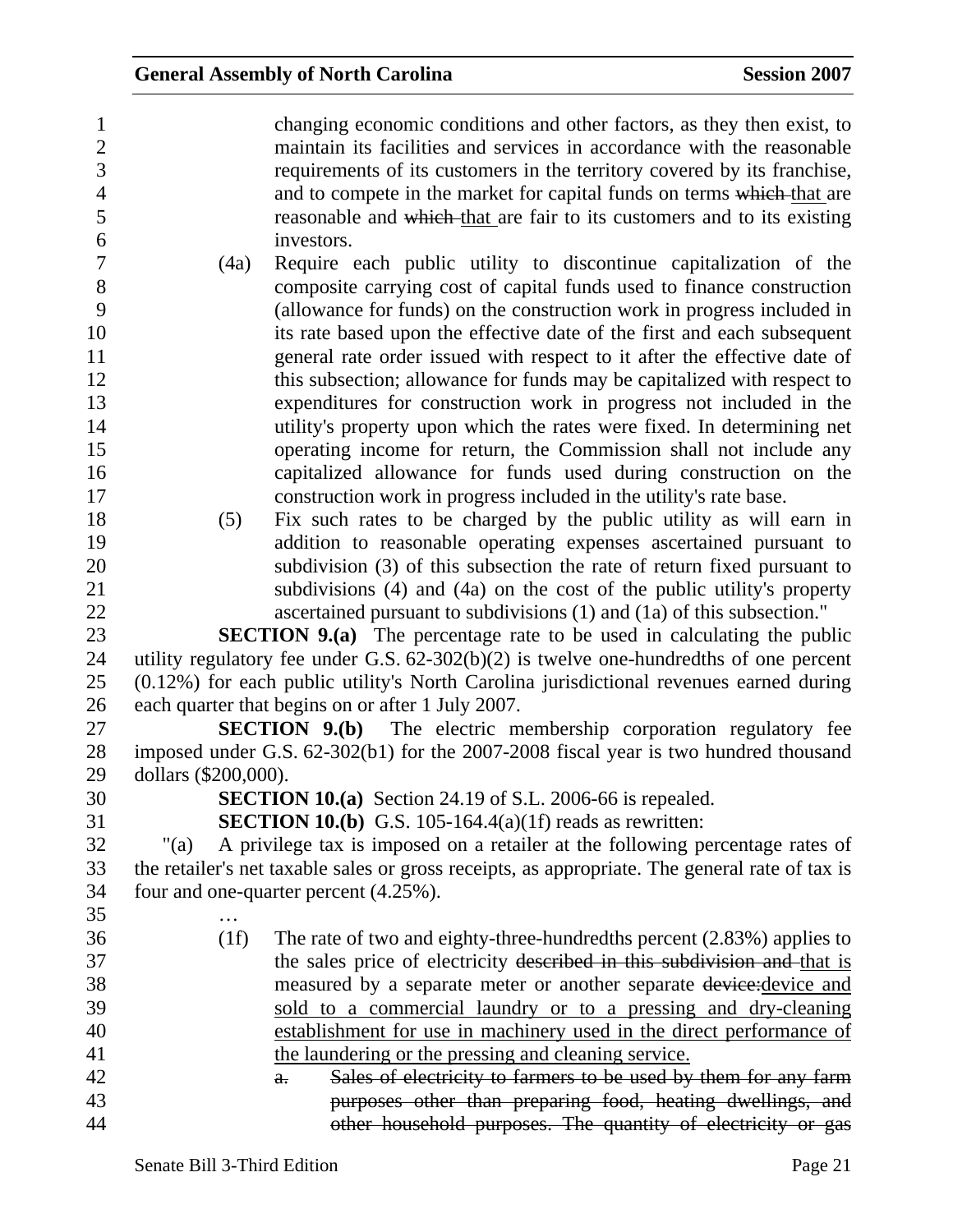| <b>General Assembly of North Carolina</b> |                                                                                                                                                                                                                                                                                                                                                      | <b>Session 2007</b> |
|-------------------------------------------|------------------------------------------------------------------------------------------------------------------------------------------------------------------------------------------------------------------------------------------------------------------------------------------------------------------------------------------------------|---------------------|
| b.                                        | purchased or used at any one time shall not be a determinative<br>factor as to whether its sale or use is or is not subject to the rate<br>of tax provided in this subdivision.<br>Sales of electricity to manufacturing industries and                                                                                                              |                     |
|                                           | manufacturing plants for use in connection with the operation of<br>the industries and plants other than sales of electricity to be<br>used for residential heating purposes. The quantity of electricity<br>purchased or used at any one time shall not be a determinative<br>factor as to whether its sale or use is or is not subject to the rate |                     |
|                                           | of tax provided in this subdivision.                                                                                                                                                                                                                                                                                                                 |                     |
| $e_{i}$                                   | Sales of electricity to commercial laundries or to pressing and                                                                                                                                                                                                                                                                                      |                     |
|                                           | dry-eleaning establishments for use in machinery used in the<br>direct performance of the laundering or the pressing and                                                                                                                                                                                                                             |                     |
| <b>SECTION</b>                            | eleaning service."                                                                                                                                                                                                                                                                                                                                   |                     |
| subdivision to read:                      | 10. $(c)$ G.S. 105-164.4(a) is amended by adding a new                                                                                                                                                                                                                                                                                               |                     |
| "(a)                                      | A privilege tax is imposed on a retailer at the following percentage rates of                                                                                                                                                                                                                                                                        |                     |
|                                           | the retailer's net taxable sales or gross receipts, as appropriate. The general rate of tax is                                                                                                                                                                                                                                                       |                     |
| four and one-quarter percent (4.25%).     |                                                                                                                                                                                                                                                                                                                                                      |                     |
|                                           |                                                                                                                                                                                                                                                                                                                                                      |                     |
| (1i)                                      | The rate of one and eighty-nine hundredths percent (1.89%) applies to                                                                                                                                                                                                                                                                                |                     |
|                                           | the sales price of electricity described in this subdivision and measured                                                                                                                                                                                                                                                                            |                     |
|                                           | by a separate meter or another separate device:                                                                                                                                                                                                                                                                                                      |                     |
| $\underline{a}$ .                         | electricity to manufacturing industries<br>Sales<br>of                                                                                                                                                                                                                                                                                               | and                 |
|                                           | manufacturing plants for use in connection with the operation of                                                                                                                                                                                                                                                                                     |                     |
|                                           | the industries and plants.                                                                                                                                                                                                                                                                                                                           |                     |
| <u>b.</u>                                 | Sales of electricity to farmers to be used by them for any                                                                                                                                                                                                                                                                                           |                     |
|                                           | farming purposes other than preparing food, heating dwellings,                                                                                                                                                                                                                                                                                       |                     |
|                                           | and other household purposes."                                                                                                                                                                                                                                                                                                                       |                     |
|                                           | <b>SECTION 10.(d)</b> G.S. 105-164.4(a)(1i), as enacted by subsection (c) of this                                                                                                                                                                                                                                                                    |                     |
| section, reads as rewritten:              |                                                                                                                                                                                                                                                                                                                                                      |                     |
| " $(1i)$                                  | The rate of <del>one and eighty-nine hundredths percent <math>(1.89%)</math></del>                                                                                                                                                                                                                                                                   |                     |
|                                           | $\frac{1}{2}$ ninety-four hundredths percent (0.94%) applies to the sales price of                                                                                                                                                                                                                                                                   |                     |
|                                           | electricity described in this subdivision and measured by a separate                                                                                                                                                                                                                                                                                 |                     |
|                                           | meter or another separate device:                                                                                                                                                                                                                                                                                                                    |                     |
| a.                                        | Sales of electricity to manufacturing industries                                                                                                                                                                                                                                                                                                     | and                 |
|                                           | manufacturing plants for use in connection with the operation of                                                                                                                                                                                                                                                                                     |                     |
|                                           | the industries and plants.                                                                                                                                                                                                                                                                                                                           |                     |
| $\mathbf b$ .                             | Sales of electricity to farmers to be used by them for any                                                                                                                                                                                                                                                                                           |                     |
|                                           | farming purposes other than preparing food, heating dwellings,                                                                                                                                                                                                                                                                                       |                     |
|                                           | and other household purposes."                                                                                                                                                                                                                                                                                                                       |                     |
| repealed.                                 | <b>SECTION 10.(e)</b> G.S. 105-164.4(a)(1i), as enacted by this section, is                                                                                                                                                                                                                                                                          |                     |
|                                           | <b>SECTION 10.(f)</b> G.S. 105-164.13(1) reads as rewritten:                                                                                                                                                                                                                                                                                         |                     |
|                                           |                                                                                                                                                                                                                                                                                                                                                      |                     |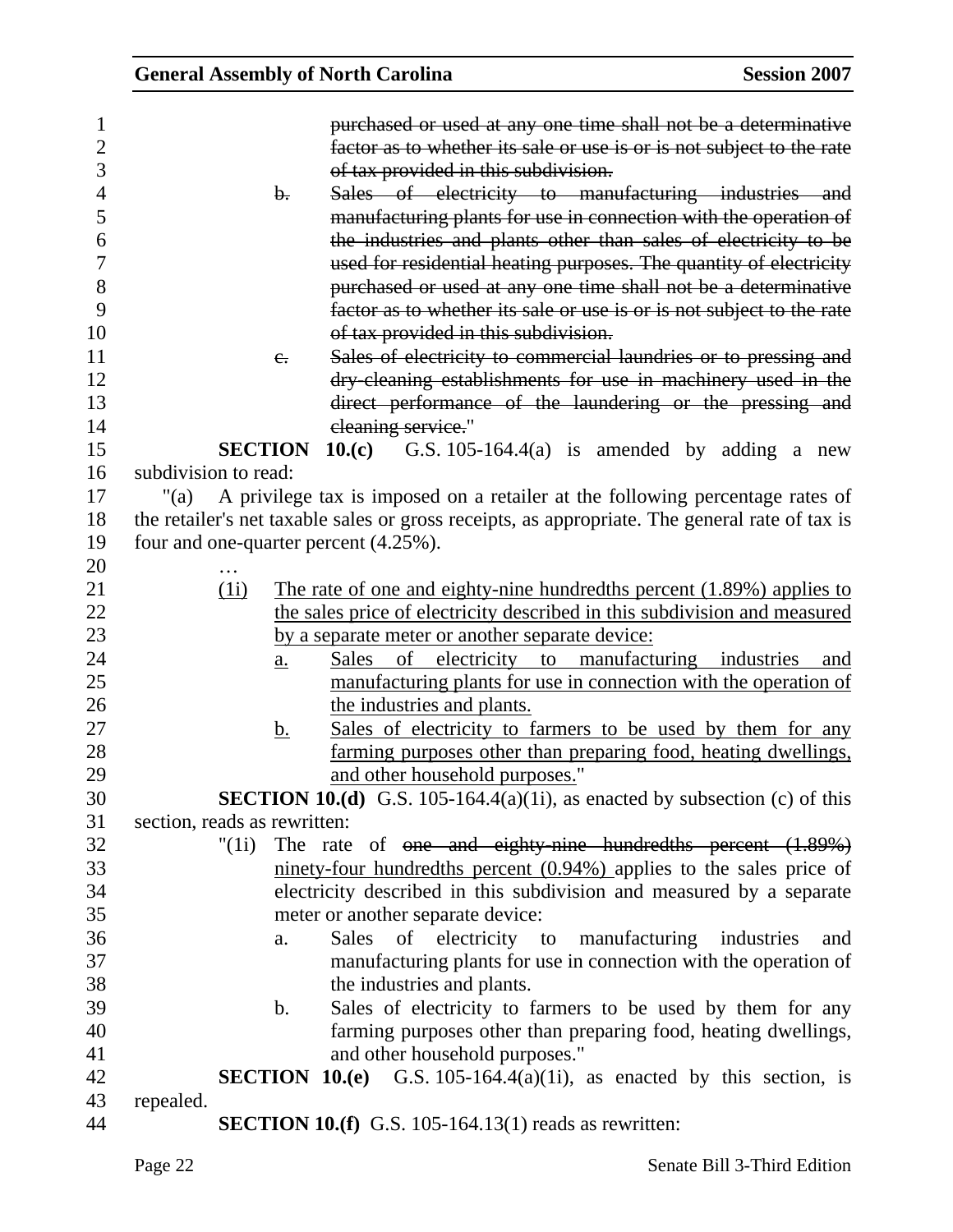| $\mathbf{1}$             | "§ 105-164.13. Retail sales and use tax.                                                   |
|--------------------------|--------------------------------------------------------------------------------------------|
| $\overline{c}$           | The sale at retail and the use, storage, or consumption in this State of the following     |
| 3                        | tangible personal property and services are specifically exempted from the tax imposed     |
| $\overline{\mathcal{A}}$ | by this Article:                                                                           |
| 5                        |                                                                                            |
| 6                        | Agricultural Group.                                                                        |
| $\overline{7}$           |                                                                                            |
| $8\,$                    | (1)<br>Any of the following items sold to a farmer for use by the farmer in the            |
| 9                        | planting, cultivating, harvesting, or curing of farm crops or in the                       |
| 10                       | production of dairy products, eggs, or animals. A "farmer" includes a                      |
| 11                       | dairy operator, a poultry farmer, an egg producer, a livestock farmer, a                   |
| 12                       | farmer of crops, and a farmer of an aquatic species, as defined in                         |
| 13                       | G.S. 106-758.                                                                              |
| 14                       | Commercial fertilizer, lime, land plaster, plastic mulch, plant<br>a.                      |
| 15                       | bed covers, potting soil, and seeds.                                                       |
| 16                       | Farm machinery, attachment and repair parts for farm<br>$\mathbf b$ .                      |
| 17                       | machinery, and lubricants applied to farm machinery. The term                              |
| 18                       | "machinery" includes implements that have moving parts or are                              |
| 19                       | operated or drawn by an animal. The term does not include                                  |
| 20                       | implements operated wholly by hand or motor vehicles required                              |
| 21                       | to be registered under Chapter 20 of the General Statutes.                                 |
| 22                       | A horse or mule.<br>$\mathbf{c}$ .                                                         |
| 23                       | Fuel other than electricity. Fuel."<br>d.                                                  |
| 24                       | <b>SECTION 10.(g)</b> G.S. 105-164.13 is amended by adding a new subdivision               |
| 25                       | to read:                                                                                   |
| 26                       | "§ 105-164.13. Retail sales and use tax.                                                   |
| 27                       | The sale at retail and the use, storage, or consumption in this State of the following     |
| 28                       | tangible personal property and services are specifically exempted from the tax imposed     |
| 29                       | by this Article:                                                                           |
| 30                       |                                                                                            |
| 31                       | Fuel, including electricity, sold to a manufacturer for use in connection<br>(56)          |
| 32                       | with the operation of a manufacturing facility."                                           |
| 33                       | <b>SECTION 10.(h)</b> Subsections (a) and (h) of this section become effective             |
| 34                       | when this act becomes law. Subsections (b) and (c) of this section become effective 1      |
| 35                       | July 2007 and apply to sales occurring on or after that date. Subsection (d) of this       |
| 36                       | section becomes effective 1 July 2008 and applies to sales occurring on or after that      |
| 37                       | date. Subsections (e), (f), and (g) of this section become effective 1 July 2009 and apply |
| 38                       | to sales occurring on or after that date.                                                  |
| 39                       | <b>SECTION 11.(a)</b> G.S. 105-187.41 reads as rewritten:                                  |
| 40                       | "§ 105-187.41. Tax imposed on piped natural gas.                                           |
| 41                       | Scope. – An excise tax is imposed on piped natural gas received for<br>(a)                 |
| 42                       | consumption in this State. This tax is imposed in lieu of a sales and use tax and a        |
| 43                       | percentage gross receipts tax on piped natural gas.                                        |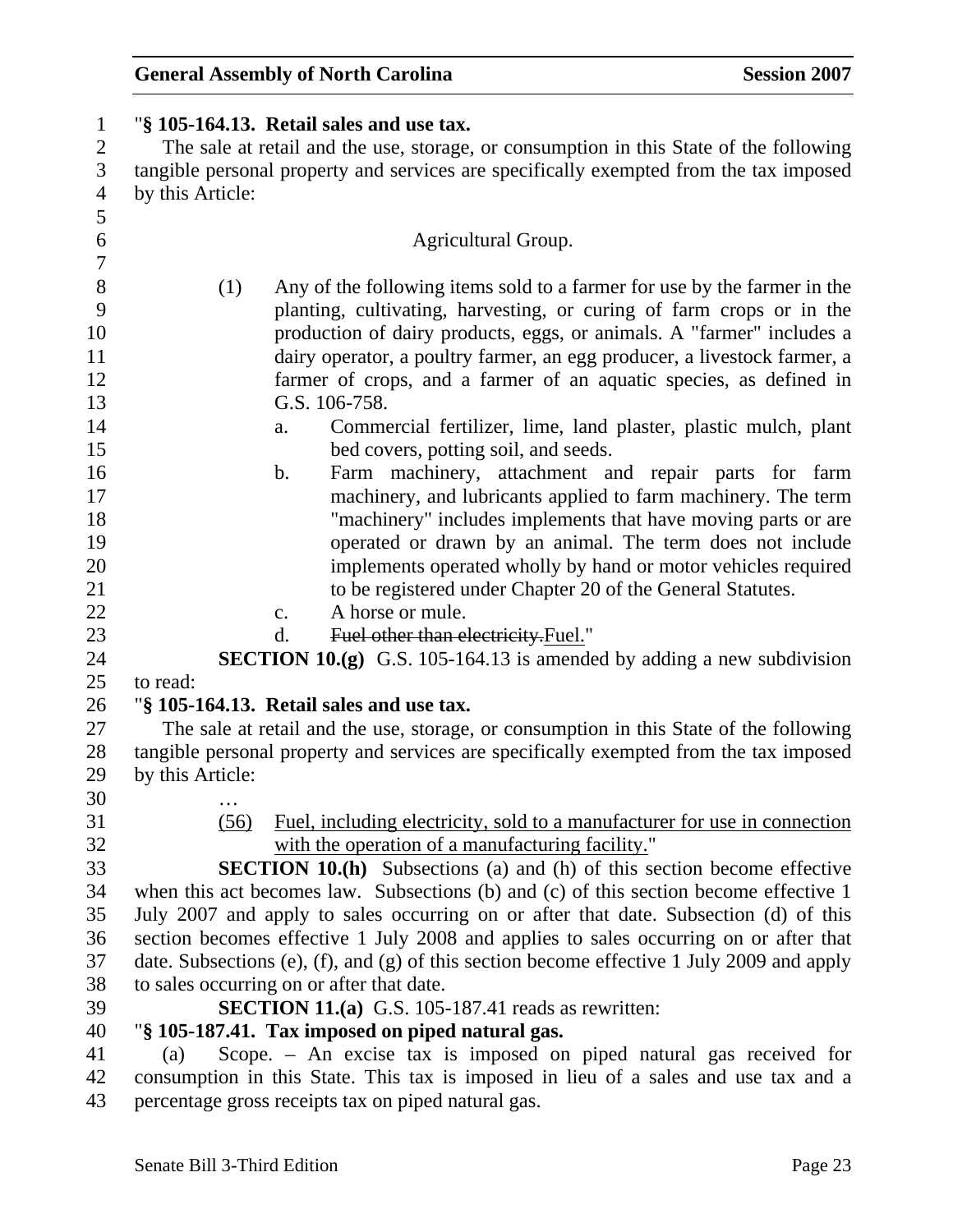| $\mathbf{1}$   | (b)                                                                                | Rate. – The tax rate is set in the table below. The tax rate is based on monthly                |
|----------------|------------------------------------------------------------------------------------|-------------------------------------------------------------------------------------------------|
| $\overline{2}$ |                                                                                    | therm volumes of piped natural gas received by the end-user of the gas. If an end-user          |
| 3              |                                                                                    | receives piped natural gas that is metered through two or more separate measuring               |
| 4              |                                                                                    | devices, the tax is calculated separately on the volume metered through each device             |
| 5              |                                                                                    | rather than on the total volume metered through all measuring devices, unless the               |
| 6              |                                                                                    | devices are located on the same premises and are part of the same billing account. In           |
| 7              |                                                                                    | that circumstance, the tax is calculated on the total volume metered through the two or         |
| $8\,$          | more separate measuring devices.                                                   |                                                                                                 |
| 9              | Monthly Volume of                                                                  | Rate Per Therm                                                                                  |
| 10             | Therms Received                                                                    |                                                                                                 |
| 11             | First 200                                                                          | \$.047                                                                                          |
| 12             | 201 to 15,000                                                                      | .035                                                                                            |
| 13             | 15,001 to 60,000                                                                   | .024                                                                                            |
| 14             | 60,001 to 500,000                                                                  | .015                                                                                            |
| 15             | Over 500,000                                                                       | .003                                                                                            |
| 16             | (c)                                                                                | Gas City Exemption. – The tax imposed by this section does not apply to                         |
| 17             |                                                                                    | piped natural gas received by a gas city for consumption by that city or to piped natural       |
| 18             | gas delivered by a gas city to a sales or transportation customer of the gas city. |                                                                                                 |
| 19             | (d)                                                                                | <u>Reduction of Tax. – The tax imposed by this section is reduced by one-third</u>              |
| 20             |                                                                                    | for piped natural gas received by a manufacturer for use in connection with the                 |
| 21             |                                                                                    | operation of the manufacturing facility and for piped natural gas received by a farmer to       |
| 22             |                                                                                    | be used for any farming purpose other than preparing food, heating dwellings, and other         |
| 23             | household purposes."                                                               |                                                                                                 |
| 24             |                                                                                    | <b>SECTION 11.(b)</b> G.S. 105-187.41(d), as enacted by subsection (a) of this                  |
| 25             | section, reads as rewritten:                                                       |                                                                                                 |
| 26             | $"(\mathrm{d})"$                                                                   | Reduction of Tax. $-$ The tax imposed by this section is reduced by one-third                   |
| 27             |                                                                                    | $\frac{1}{3}$ two-thirds for piped natural gas received by a manufacturer for use in connection |
| 28             |                                                                                    | with the operation of the manufacturing facility or for piped natural gas received by a         |
| 29             |                                                                                    | farmer to be used for any farming purpose other than preparing food, heating dwellings,         |
| 30             | and other household purposes."                                                     |                                                                                                 |
| 31             |                                                                                    | <b>SECTION 11.(c)</b> G.S. 105-187.41(d), as enacted by this section, is repealed.              |
| 32             | <b>SECTION 11.(d)</b> G.S. 105-187.41(c) reads as rewritten:                       |                                                                                                 |
| 33             | " $(c)$                                                                            | Gas City Exemption. Exemptions. - The tax imposed by this section does not                      |
| 34             | apply to piped any of the following:                                               |                                                                                                 |
| 35             | (1)                                                                                | Piped natural gas received by a gas city for consumption by that eity or                        |
| 36             | to piped city.                                                                     |                                                                                                 |
| 37             | <u>(2)</u>                                                                         | Piped natural gas delivered by a gas city to a sales or transportation                          |
| 38             | customer of the gas city.                                                          |                                                                                                 |
| 39             | <u>(3)</u>                                                                         | Piped natural gas received by a manufacturer for use in connection                              |
| 40             |                                                                                    | with the operation of the manufacturing facility.                                               |
| 41             | $\left(4\right)$                                                                   | Piped natural gas received by a farmer to be used for any farming                               |
| 42             |                                                                                    | purpose other than preparing food, heating dwellings, and other                                 |
| 43             | household purposes."                                                               |                                                                                                 |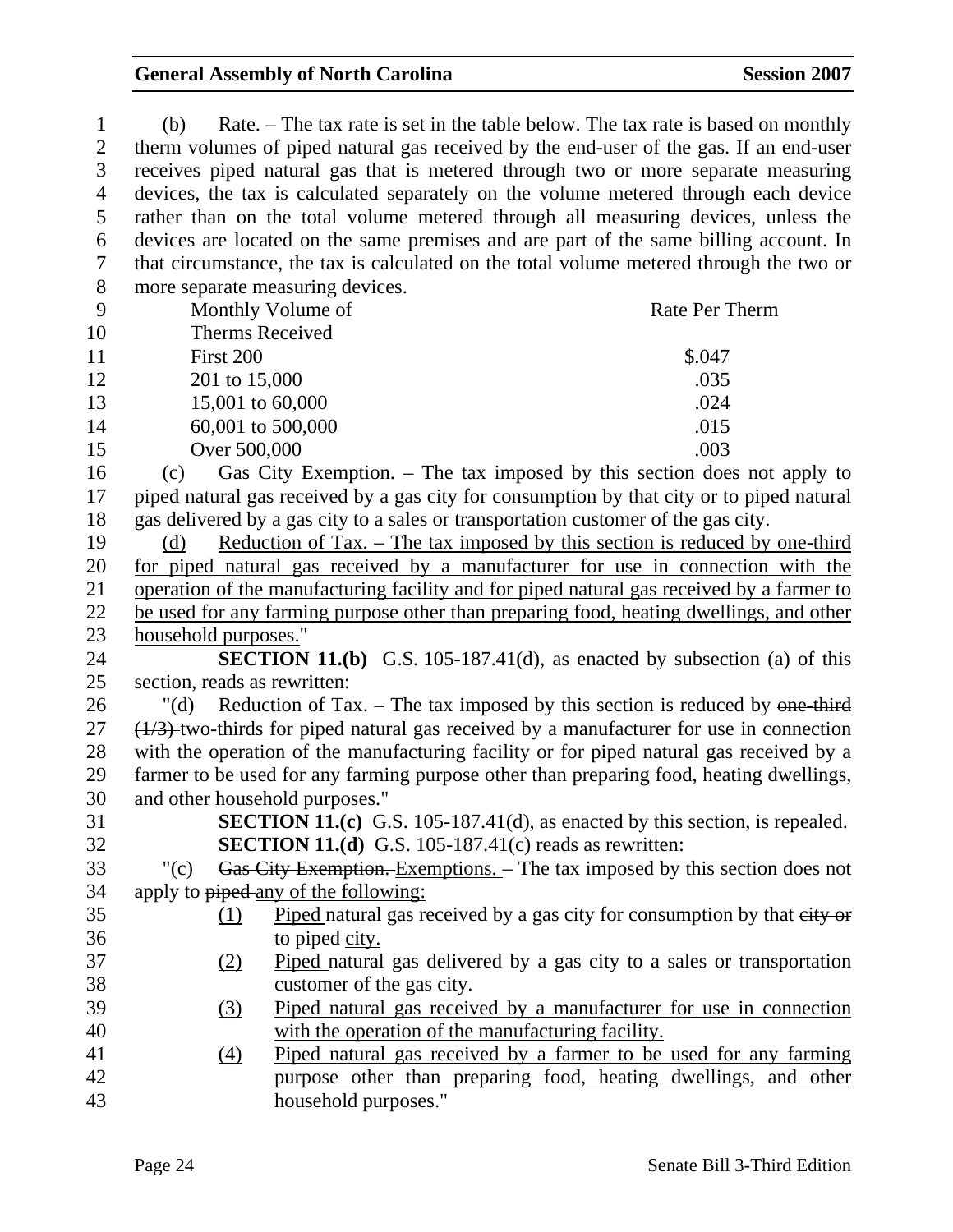| $\mathbf{1}$   | <b>SECTION 11.(e)</b> Subsection (a) of this section becomes effective 1 July               |  |  |
|----------------|---------------------------------------------------------------------------------------------|--|--|
| $\overline{2}$ | 2007 and applies to piped natural gas received on or after that date. Subsection (b) of     |  |  |
| 3              | this section becomes effective 1 July 2008 and applies to piped natural gas received on     |  |  |
| $\overline{4}$ | or after that date. Subsections (c) and (d) of this section become effective 1 July 2009    |  |  |
| 5              | and apply to piped natural gas received on or after that date. The remainder of this        |  |  |
| 6              | section is effective when it becomes law.                                                   |  |  |
| 7              | <b>SECTION 12.(a)</b> G.S. 105-187.51A reads as rewritten:                                  |  |  |
| $8\,$          | "§ 105-187.51A. Tax imposed on manufacturing fuel.                                          |  |  |
| 9              | A privilege tax is imposed on a manufacturing industry or plant that purchases fuel         |  |  |
| 10             | to operate the industry or plant. The tax is one percent $(1\%)$ -sixty-seven hundredths    |  |  |
| 11             | percent $(0.67\%)$ of the sales price of the fuel. The tax does not apply to electricity or |  |  |
| 12             | piped natural gas."                                                                         |  |  |
| 13             | <b>SECTION 12.(b)</b> G.S. 105-187.51A, as amended by subsection (a) of this                |  |  |
| 14             | section, reads as rewritten:                                                                |  |  |
| 15             | "§ 105-187.51A. Tax imposed on manufacturing fuel.                                          |  |  |
| 16             | A privilege tax is imposed on a manufacturing industry or plant that purchases fuel         |  |  |
| 17             | to operate the industry or plant. The tax is $sixty$ -seven hundredths percent $(0.67%)$    |  |  |
| 18             | thirty-four hundredths percent $(0.34\%)$ of the sales price of the fuel. The tax does not  |  |  |
| 19             | apply to electricity or piped natural gas."                                                 |  |  |
| 20             | <b>SECTION 12.(c)</b> G.S. 105-187.51A is repealed.                                         |  |  |
| 21             | <b>SECTION 12.(d)</b> Subsection (a) of this section becomes effective 1 July               |  |  |
| 22             | 2007 and applies to fuel purchased on or after that date. Subsection (b) of this section    |  |  |
| 23             | becomes effective 1 July 2008 and applies to fuel purchased on or after that date.          |  |  |
| 24             | Subsection (c) of this section becomes effective 1 July 2009. The remainder of this         |  |  |
| 25             | section is effective when it becomes law.                                                   |  |  |
| 26             | <b>SECTION 13.(a)</b> Part 1 of Article 4 of Chapter 105 of the General Statutes            |  |  |
| 27             | is amended by adding a new section to read:                                                 |  |  |
| 28             | "§ 105-130.49. Construction or improvement of energy-efficient home.                        |  |  |
| 29             | Definitions. – The following definitions apply in this section:<br>(a)                      |  |  |
| 30             | Energy-efficient home. $- A$ single- or multifamily home that is a<br>(1)                   |  |  |
| 31             | federally qualified energy-efficient home or a State-certified                              |  |  |
| 32             | energy-efficient home.                                                                      |  |  |
| 33             | Federally qualified energy-efficient home. $-$ A residence qualified<br>(2)                 |  |  |
| 34             | under the ENERGY STAR Program administered by the United States                             |  |  |
| 35             | <b>Environmental Protection Agency.</b>                                                     |  |  |
| 36             | State-certified energy-efficient home. - A residence certified under the<br>(3)             |  |  |
| 37             | NC Healthy Built Homes Program administered by the North Carolina                           |  |  |
| 38             | Solar Center, the State Energy Office, and the North Carolina                               |  |  |
| 39             | Department of Administration.                                                               |  |  |
| 40             | $C$ redit. $- A$ taxpayer that builds or manufactures an energy-efficient home is<br>(b)    |  |  |
| 41             | allowed a credit against the taxes imposed by this Part. In order to claim a credit under   |  |  |
| 42             | this section, the taxpayer must include with the tax return documentation that the          |  |  |
| 43             | property with respect to which a credit is claimed is an energy-efficient home. A           |  |  |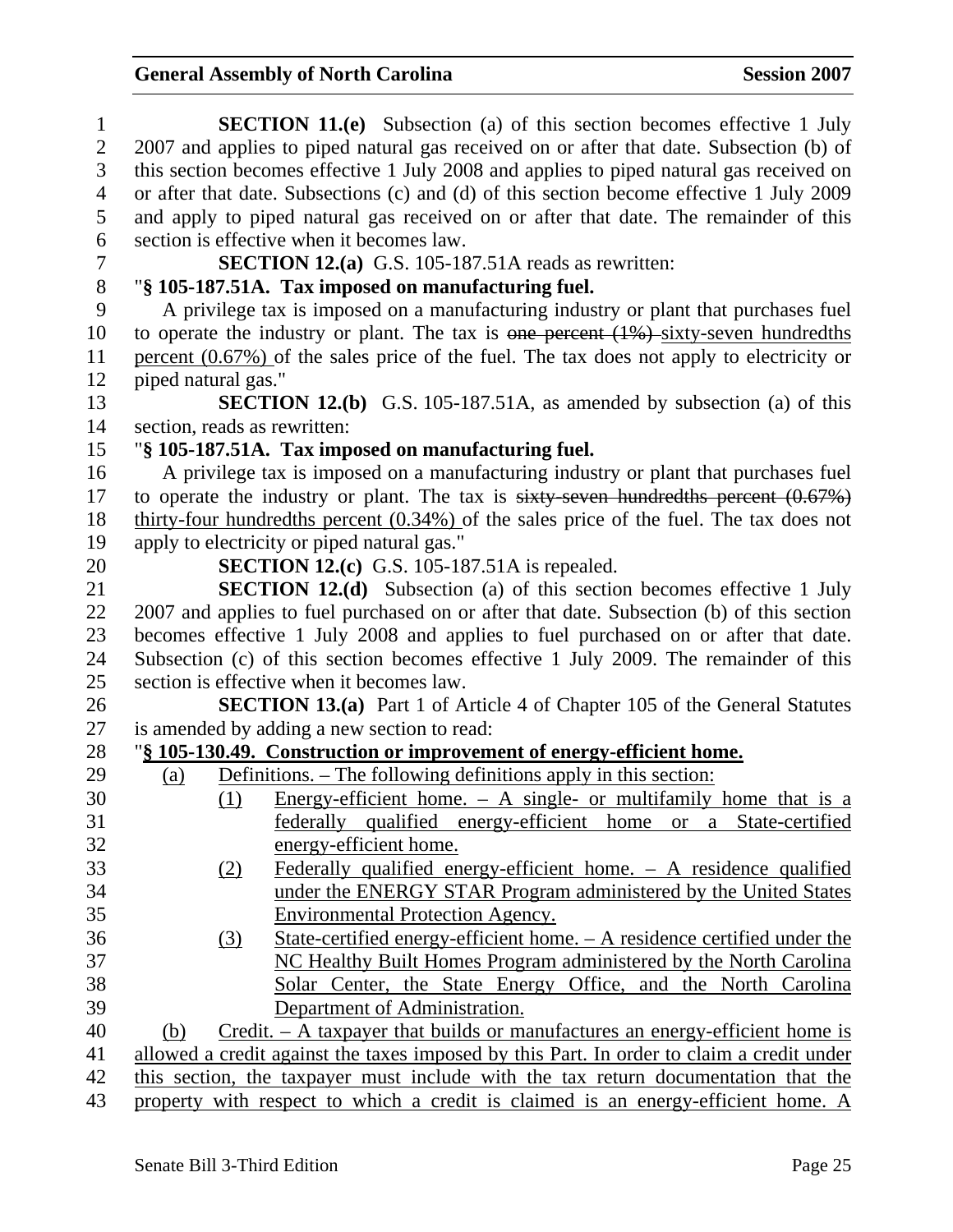| $\mathbf{1}$   |                         | taxpayer may claim only one of the credits allowed under this section with respect to a    |
|----------------|-------------------------|--------------------------------------------------------------------------------------------|
| $\mathbf{2}$   |                         | single home. The amount of the credit is as follows:                                       |
| 3              | (1)                     | For a taxpayer that builds or manufactures a new federally qualified                       |
| $\overline{4}$ |                         | energy-efficient home, the credit is one thousand dollars (\$1,000).                       |
| 5              | (2)                     | For a taxpayer that builds or manufactures a new State-certified                           |
| 6              |                         | energy-efficient home, the credit is two thousand dollars (\$2,000).                       |
| $\overline{7}$ | (c)                     | $Cap.$ - The credit allowed under this section may not exceed the amount of                |
| 8              |                         | tax imposed by this Part for the taxable year reduced by the sum of all credits allowable, |
| 9              |                         | except tax payments made by or on behalf of the taxpayer. Any unused portion of a          |
| 10             |                         | credit under this section may be carried forward for the succeeding five years.            |
| 11             | (d)                     | <u>Sunset. – This section is repealed effective for taxable years beginning on or</u>      |
| 12             | after January 1, 2012." |                                                                                            |
| 13             |                         | <b>SECTION 13.(b)</b> Part 2 of Article 4 of Chapter 105 of the General Statutes           |
| 14             |                         | is amended by adding a new section to read:                                                |
| 15             |                         | "§ 105-151.31. Construction or improvement of energy-efficient home.                       |
| 16             | (a)                     | Definitions. – The following definitions apply in this section:                            |
| 17             | (1)                     | <u>Energy-efficient home. <math>- A</math> single- or multifamily home that is a</u>       |
| 18             |                         | federally qualified energy-efficient home or a State-certified                             |
| 19             |                         | energy-efficient home.                                                                     |
| 20             | (2)                     | Federally qualified energy-efficient home. $-$ A residence qualified                       |
| 21             |                         | under the ENERGY STAR Program administered by the United States                            |
| 22             |                         | <b>Environmental Protection Agency.</b>                                                    |
| 23             | (3)                     | State-certified energy-efficient home. - A residence certified under the                   |
| 24             |                         | NC Healthy Built Homes Program administered by the North Carolina                          |
| 25             |                         | Solar Center, the State Energy Office, and the North Carolina                              |
| 26             |                         | Department of Administration.                                                              |
| 27             | (b)                     | $Credit. - A taxpayer that builds or manufacturers an energy-efficient home is$            |
| 28             |                         | allowed a credit against the taxes imposed by this Part. In order to claim a credit under  |
| 29             |                         | this section, the taxpayer must include with the tax return documentation that the         |
| 30             |                         | property with respect to which a credit is claimed is an energy-efficient home. A          |
| 31             |                         | taxpayer may claim only one of the credits allowed under this section with respect to a    |
| 32             |                         | single home. The amount of the credit is as follows:                                       |
| 33             | (1)                     | For a taxpayer that builds or manufactures a new federally qualified                       |
| 34             |                         | energy-efficient home, the credit is one thousand dollars (\$1,000).                       |
| 35             | (2)                     | For a taxpayer that builds or manufactures a new State-certified                           |
| 36             |                         | energy-efficient home, the credit is two thousand dollars (\$2,000).                       |
| 37             | (c)                     | $Cap.$ – The credit allowed under this section may not exceed the amount of                |
| 38             |                         | tax imposed by this Part for the taxable year reduced by the sum of all credits allowable, |
| 39             |                         | except tax payments made by or on behalf of the taxpayer. Any unused portion of a          |
| 40             |                         | credit under this section may be carried forward for the succeeding five years.            |
| 41             | (d)                     | <u>Sunset. – This section is repealed effective for taxable years beginning on or</u>      |
| 42             | after January 1, 2012." |                                                                                            |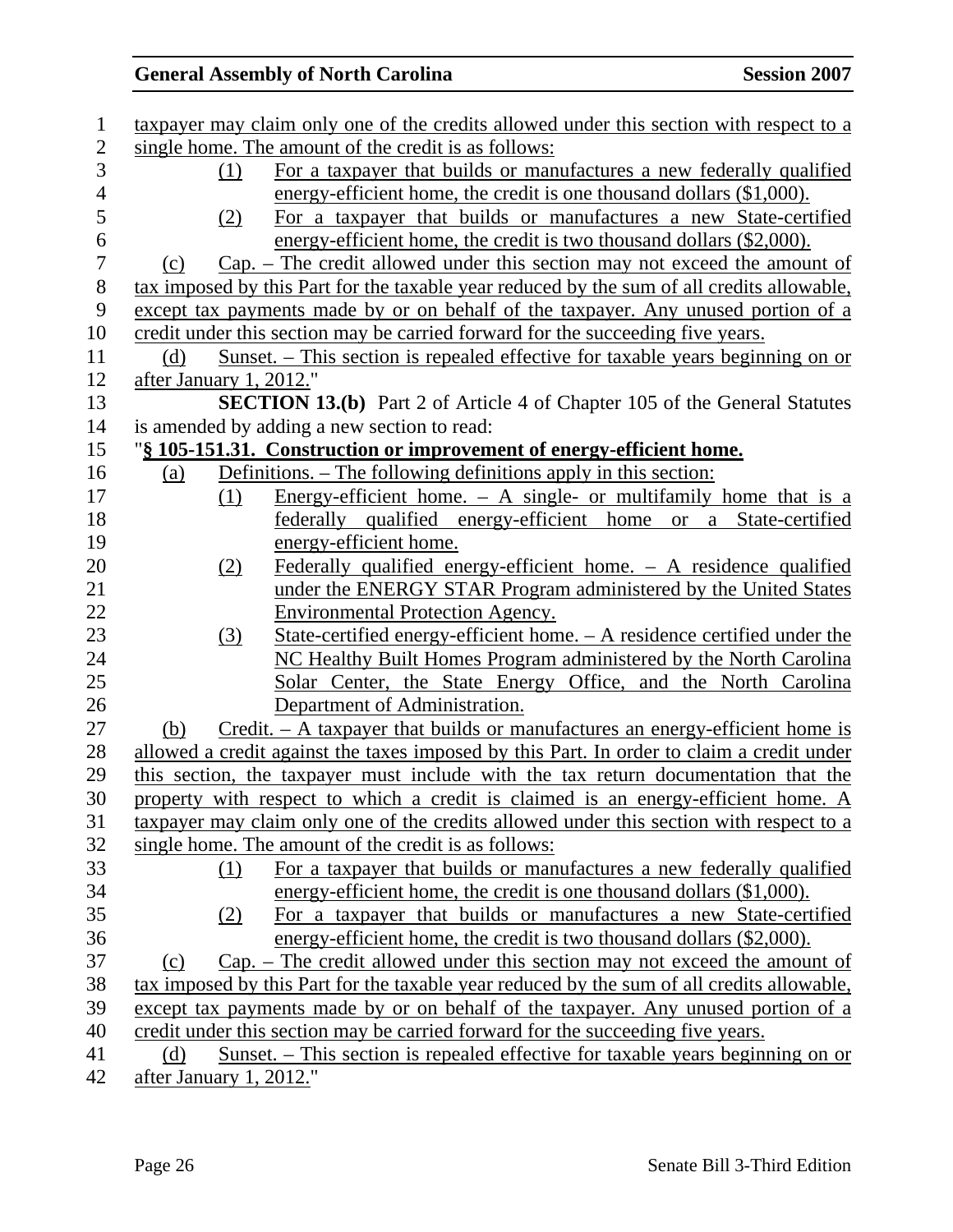| $\mathbf{1}$   | <b>SECTION 13.(c)</b> This section is effective for taxable years beginning on or                                                                        |
|----------------|----------------------------------------------------------------------------------------------------------------------------------------------------------|
| $\mathfrak{2}$ | after 1 January 2007 and applies to homes that receive the qualification or certification                                                                |
| 3              | on or after that date.                                                                                                                                   |
| 4              | <b>SECTION 14.(a)</b> Article 3B of Chapter 105 of the General Statutes is                                                                               |
| 5              | amended by adding a new section to read:                                                                                                                 |
| 6              | "§ 105-129.16G. Credit for contributing to a nonprofit organization that invests in                                                                      |
| $\overline{7}$ | renewable energy property.                                                                                                                               |
| 8              | Credit. $-$ A taxpayer that makes an eligible contribution to a nonprofit<br>(a)                                                                         |
| 9              | organization organized under section $501(c)(3)$ of the Code is allowed a credit under                                                                   |
| 10             | this section. The amount of credit allowed is equal to a portion of the credit that the                                                                  |
| 11             | nonprofit organization would be allowed under G.S. 105-129.16A if the nonprofit                                                                          |
| 12             | organization was subject to tax. The portion allowed to each taxpayer is equal to the                                                                    |
| 13             | percentage of the total costs for which the nonprofit organization would have been                                                                       |
| 14             | eligible for a credit under G.S. 105-129.16A that were covered by the taxpayer's eligible                                                                |
| 15             | contribution.                                                                                                                                            |
| 16             | Definition. – For the purposes of this section, an 'eligible contribution' is one<br>(b)                                                                 |
| 17             | that satisfies all of the following conditions:                                                                                                          |
| 18             | The contribution was designated by the taxpayer to be used for<br>(1)                                                                                    |
| 19             | investing in renewable energy property.                                                                                                                  |
| 20             | The nonprofit organization used the contribution for investing in<br>(2)                                                                                 |
| 21             | renewable energy property.                                                                                                                               |
| 22             | Administration. - The nonprofit organization must keep records of all<br>(c)                                                                             |
| 23             | contributions that have been designated to be used for investing in renewable energy                                                                     |
| 24             | property and must keep records of all investments in renewable energy property. The                                                                      |
| 25             | nonprofit organization must inform all taxpayers that make eligible contributions of the                                                                 |
| 26             | amount of credit for which they are eligible."                                                                                                           |
| 27             | <b>SECTION 14.(b)</b> G.S. 105-259(b) is amended by adding a new section to                                                                              |
| 28             | read:                                                                                                                                                    |
| 29             | Disclosure Prohibited. – An officer, an employee, or an agent of the State<br>" $(b)$                                                                    |
| 30             | who has access to tax information in the course of service to or employment by the State                                                                 |
| 31             | may not disclose the information to any other person unless the disclosure is made for                                                                   |
| 32             | one of the following purposes:                                                                                                                           |
| 33             |                                                                                                                                                          |
| 34             | To verify with a nonprofit organization information relating to<br>(38)                                                                                  |
| 35             | eligibility for a credit under G.S. 105-129.16G."                                                                                                        |
| 36             | <b>SECTION 14.(c)</b> This section is effective for taxable years beginning on or                                                                        |
| 37             | after 1 January 2007.                                                                                                                                    |
| 38             | <b>SECTION 15.</b> If any section or provision of this act is declared                                                                                   |
| 39<br>40       | unconstitutional or invalid by the courts, the unconstitutional or invalid section or                                                                    |
| 41             | provision does not affect the validity of this act as a whole or any part of this act other<br>than the part declared to be unconstitutional or invalid. |
| 42             | <b>SECTION 16.</b> Sections 1, 2, 6, 7, and 8 of this act become effective 1                                                                             |
| 43             | January 2008. The provisions of Section 2 of this act that provide for the recovery of                                                                   |
| 44             | costs incurred under Section 2 apply only to costs that are incurred on and after 1                                                                      |
|                |                                                                                                                                                          |